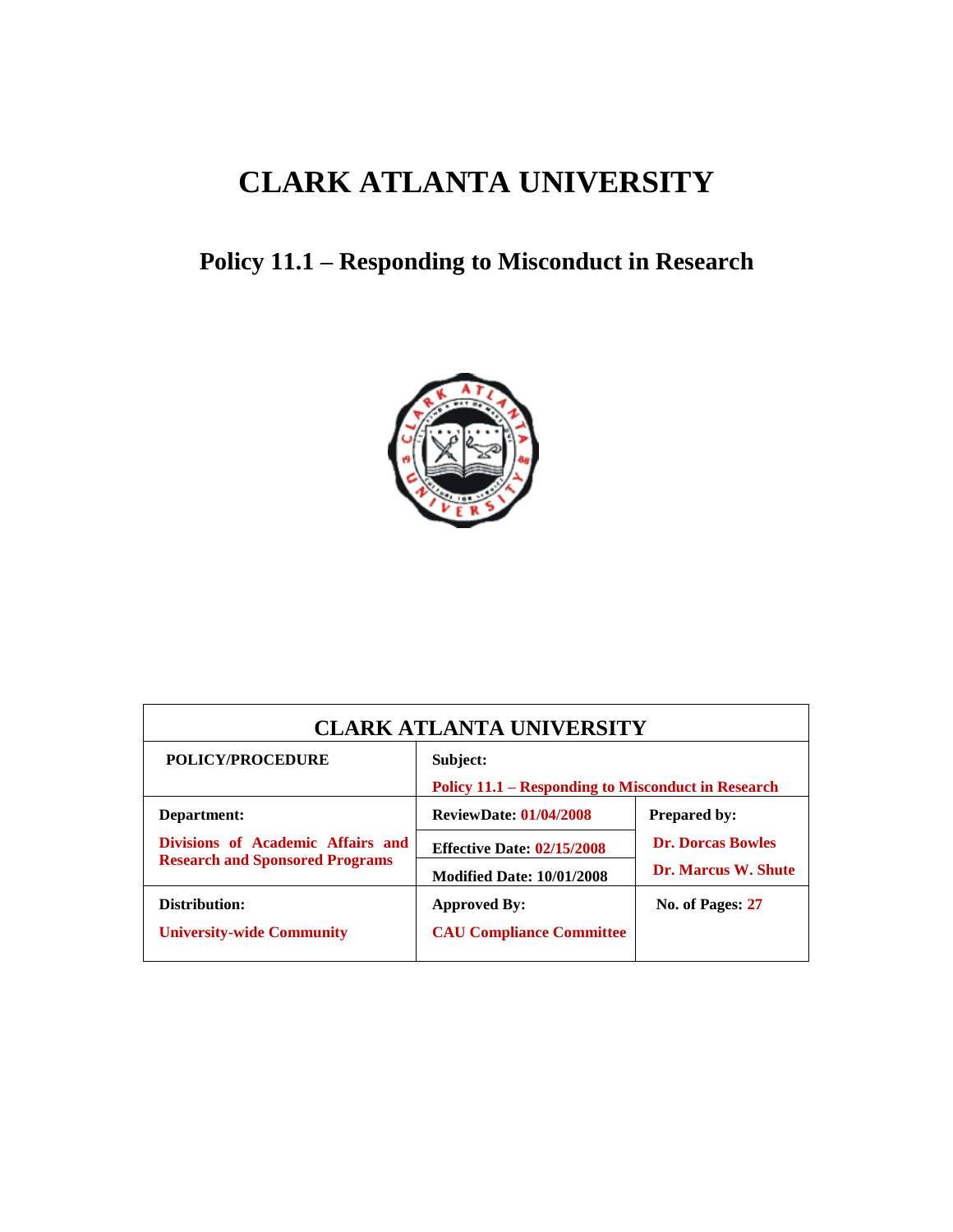## **TABLE OF CONTENTS**

| Section           |                                                                    | Page      |
|-------------------|--------------------------------------------------------------------|-----------|
|                   |                                                                    | 1         |
|                   |                                                                    | 1         |
|                   |                                                                    | 2         |
|                   |                                                                    | 5         |
|                   | 2.01 Roles and Responsibilities of Parties Responding to           | 6         |
| 2.01A             | <b>Research Integrity Officer/Responsible Conduct of</b>           |           |
|                   |                                                                    | 6         |
| 2.01B             |                                                                    | 6         |
| 2.01C             | Vice President for Research and Sponsored Programs (VPRSP)         | 7         |
| 2.01D             |                                                                    | 8         |
| 2.01E             |                                                                    | 8         |
| 2.01F             |                                                                    | 8         |
| 2.01G             |                                                                    | 9         |
|                   |                                                                    | 9         |
| 2.02A             |                                                                    | 9         |
| 2.02B             |                                                                    | 10        |
| 2.02C             |                                                                    | <b>10</b> |
| 2.02D             | Protecting Complainants, Witnesses, and Committee Members          | 10        |
| 2.02E             |                                                                    | 10        |
| 2.02F             | <b>Interim Administrative Actions and Notifying ORI of Special</b> | 11        |
| 2.03 <sub>A</sub> |                                                                    | 11<br>11  |
| 2.03B             |                                                                    | 11        |
| 2.03C             | Notice to Respondent; Sequestration of the Research Records        | 12        |
| 2.03D             |                                                                    | 12        |
| 2.03E             |                                                                    | 13        |
| 2.03F             |                                                                    | 13        |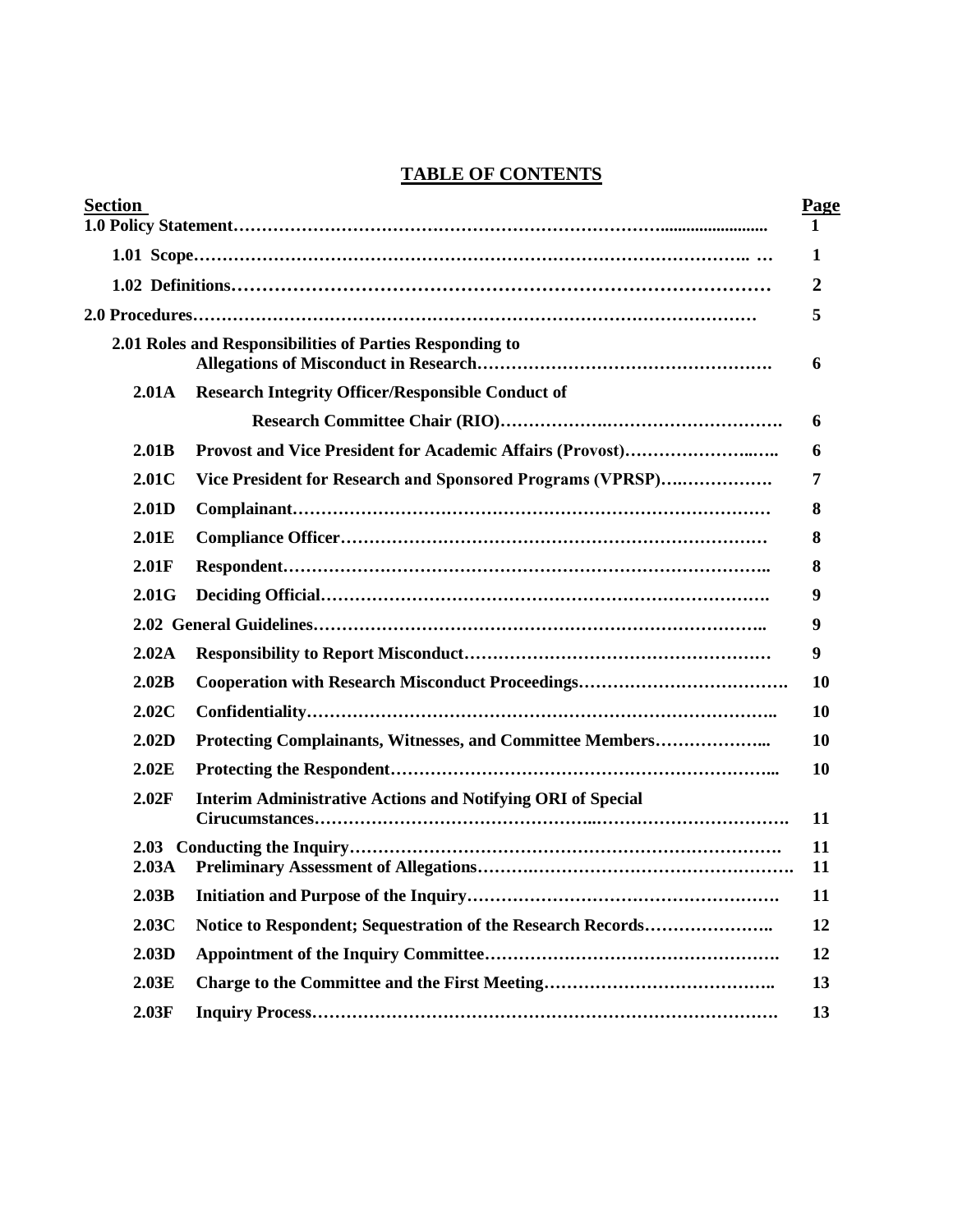

|      |       | (Table of Contents Continued)                                         |           |
|------|-------|-----------------------------------------------------------------------|-----------|
|      | 2.03G |                                                                       | 13        |
|      |       |                                                                       | 14        |
|      | 2.04A |                                                                       | 14        |
|      | 2.04B | Notification to Respondent and Complainant and Opportunity to         | 14        |
|      | 2.04C |                                                                       | 15        |
| 2.05 |       |                                                                       | <b>16</b> |
|      | 2.05A |                                                                       | <b>16</b> |
|      | 2.05B | Notifying ORI and Respondent; Sequestration of the Research Records   | <b>16</b> |
|      | 2.05C |                                                                       | 17        |
|      | 2.05D | Charge to the Investigation Committee and the First Meeting           | 17        |
|      | 2.05E |                                                                       | 18        |
|      | 2.05F |                                                                       | 19        |
|      |       |                                                                       | 19        |
|      | 2.06A |                                                                       | 19        |
|      | 2.06B | Comments on the Draft Report and Access to Evidence                   | 20        |
|      | 2.06C |                                                                       | 21        |
|      | 2.06D | <b>Transmittal of the Final Investigation Report to the Pertinent</b> | 21        |
|      | 2.06E | <b>Maintaining Records for Review by ORI or Other Entities</b>        | 22        |
|      |       |                                                                       | 22        |
|      |       |                                                                       | 22        |
|      |       |                                                                       | 23        |
|      | 2.09A | <b>Termination of University Employment or Resignation Prior to</b>   | 23        |
|      | 2.09B |                                                                       | 23        |
|      | 2.09C | Protection of the Complainant, Witnesses and Committee Members        | 23        |
|      | 2.09D |                                                                       | 23        |
|      |       |                                                                       | 24        |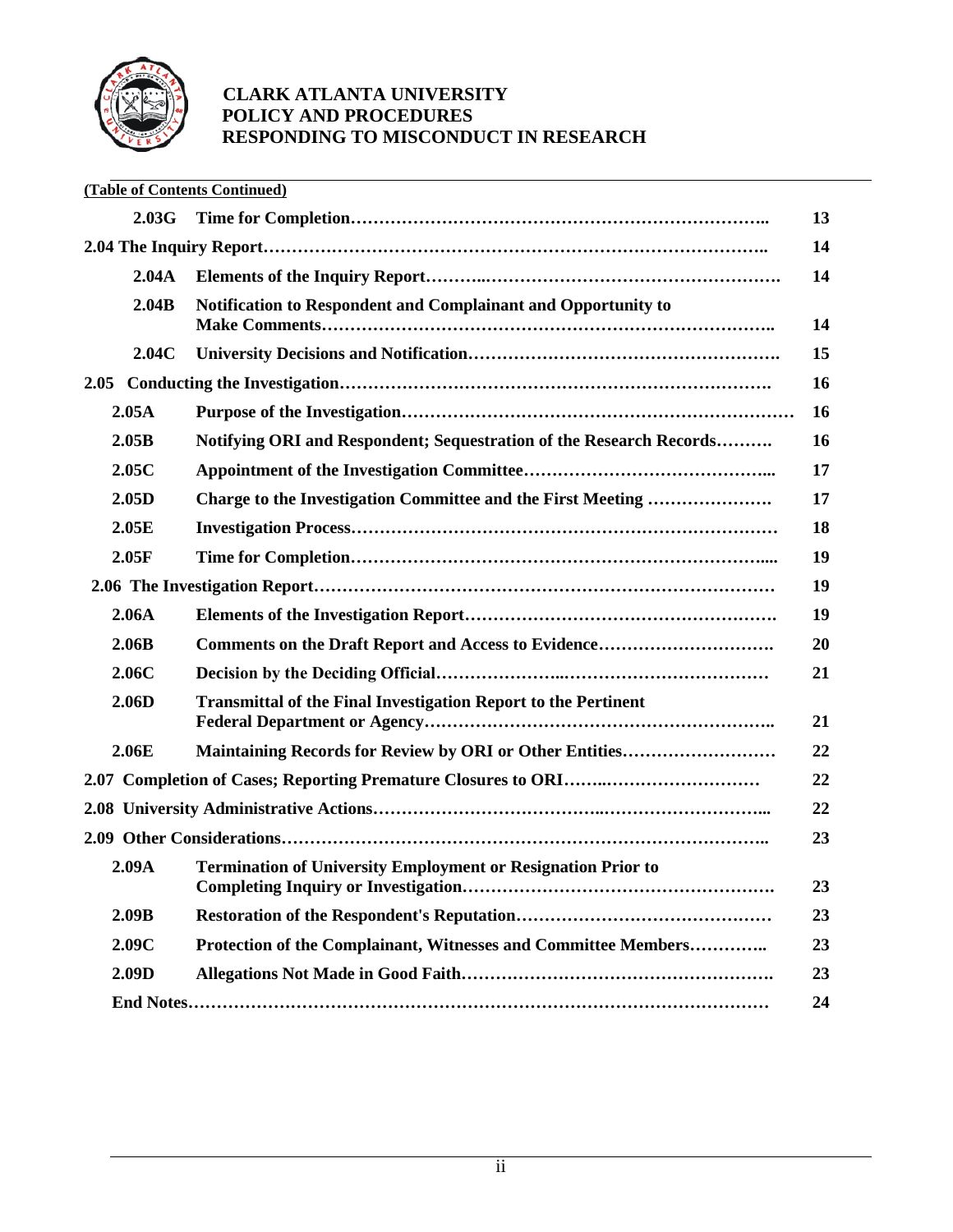

## **1.0 Policy Statement**

The cornerstones of Clark Atlanta University's research quest for knowledge is based on trust, honesty, integrity, and ethics. When events related to research misconduct occur that threaten these basic tenents of belief, Clark Atlanta University (University) will repond quickly to correct, mitigate and eliminate the threats. Research misconduct is the fabrication, falsification, plagiarism, or other practices that seriously deviate from those that are commonly accepted within the scientific community for proposition, conducting, or reporting research. However, honest error or honest differences in interpretations or judgments of data are not considered research misconduct.

This policy provides ways through which the University will respond to allegations relative to research misconduct. Specifically, the policy provides procedures for the investigation of allegations of misconduct of research with attention to the protection of the rights of those making the allegations, those accused, and the University. In developing the policy, Clark Atlanta University is mindful that faculty, administrators, researchers and scholars are highly principled. Nevertheless, this policy is designed to address those occurrences of research misconduct. The intention is not to stifle creativity or freedom of speech, but to resolve issues of dishonest behaviors whenever they occur.

The University acknowledges that research misconduct cannot be prevented by University policy or federal law alone, but by each individual's firm commitment to academic ethics, honesty, trust, and integrity. University administrators, project director, deans, chairs, and unit heads must stress the importance of such commitment by faculty, students, staff, and research associates and assistants.

#### **1.01 Scope**

This policy and the associated procedures apply to all individuals at Clark Atlanta University engaged in research that is supported by or for which support is requested from a federal department or agency and other external entities. It applies to any research, research-training or research-related grant, contract or cooperative agreement. This policy applies to any person paid by, under the control of, or affiliated with the institution, such as scientists, researchers, trainees, technicians and other staff members, students, fellows, guest researchers, or collaborators at the University. The University will comply with those Federal regulations to which it is subject relative to allegations of research misconduct, in particular, those of the National Science Foundation (45 CFR, §689) and the Public Health Service (42 CFR, §93).

The policy and associated procedures will normally be followed when an allegation of possible misconduct in research is received by a University official. Particular circumstances in an individual case may dictate variation from the normal procedure deemed in the best interests of CAU or the pertinent federal department or agency. When an allegation under this policy involves work supported by federal funding, the research misconduct regulations, policies and procedures of the cognizant agency shall supercede this policy in the event of a conflict. Any change from normal procedures also must ensure fair treatment to the subject of the inquiry or investigation. Any significant variation should be approved in advance by the Provost.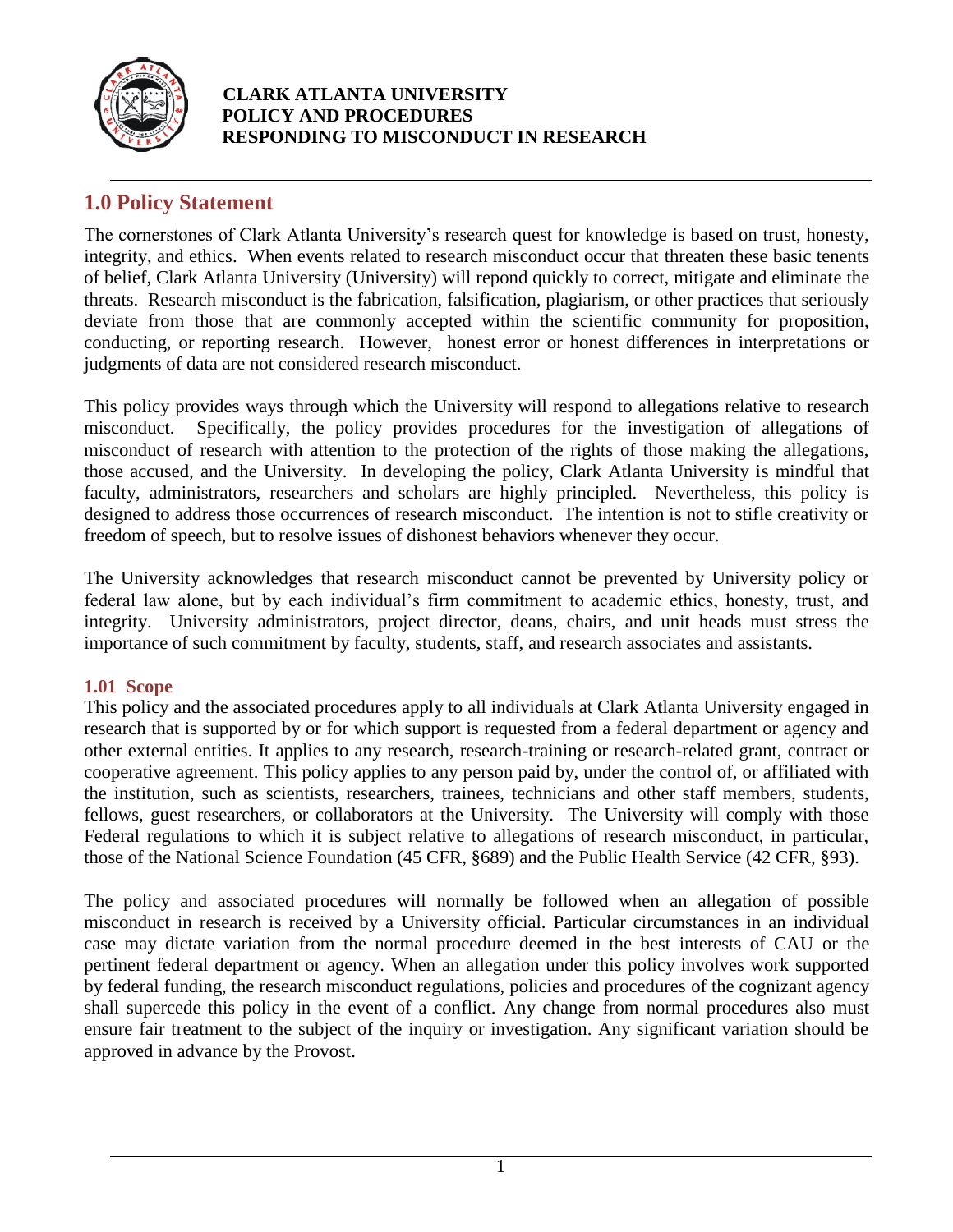

#### **1.02 Definitions**

- a) *Allegation* means any written or oral statement or other indication of possible research misconduct made to a University official.
- b) *Complainant* means a person who makes an allegation of research misconduct in good faith.
- c) *Conflict of interest* means the real or apparent interference of one person's interests with the interests of another person, where potential bias may occur due to prior or existing personal or professional relationships.
- d) *Deciding Official* (DO), the Provost shall be the DO. The DO is the University official who makes final determinations on allegations of research misconduct and any responsive University actions. The DO will have no direct prior involvement in the institution's inquiry, investigation, or allegation assessment proceedings.
- e) *Evidence* means any document, tangible item, or testimony offered or obtained during a research misconduct proceeding that tends to prove or disprove the existence of an alleged fact.
- f) *Fabrication* is making up data or results and recording or reporting them.
- g) *Falsification* is manipulating research materials, equipment, or processes, or changing or omitting data or results such that the research is not accurately represented in the research record [i.e., the record of data or results that embody the facts emerging from the research, and includes but is not limited to, research proposals, progress reports, abstracts, theses, oral presentations, internal reports, journal articles, books, background information, including biographical data, citation of publications or status or transcripts].
- h) *Federal support* means federal department or agency grants, contracts, or cooperative agreements or applications therefor.
- i) *Goodfaith allegation,* as applied to a complainant or witness, means having a belief in the truth of one's allegation or testimony that a reasonable person in the complainant's or witness's position could have based on the information known to the complainant or witness at the time. An allegation or cooperation with a research misconduct proceeding is not in good faith if it is made with knowing or reckless disregard for information that would negate the allegation or testimony. Good faith as applied to committee members means cooperating with the purpose of helping an institution meet its responsibilities under 42 CFR § 92. A committee member does not act in good faith if his/her actions or omissions on the committee are dishonest or influenced by personal, professional, or financial conflicts of interest with those involved in research misconduct proceedings.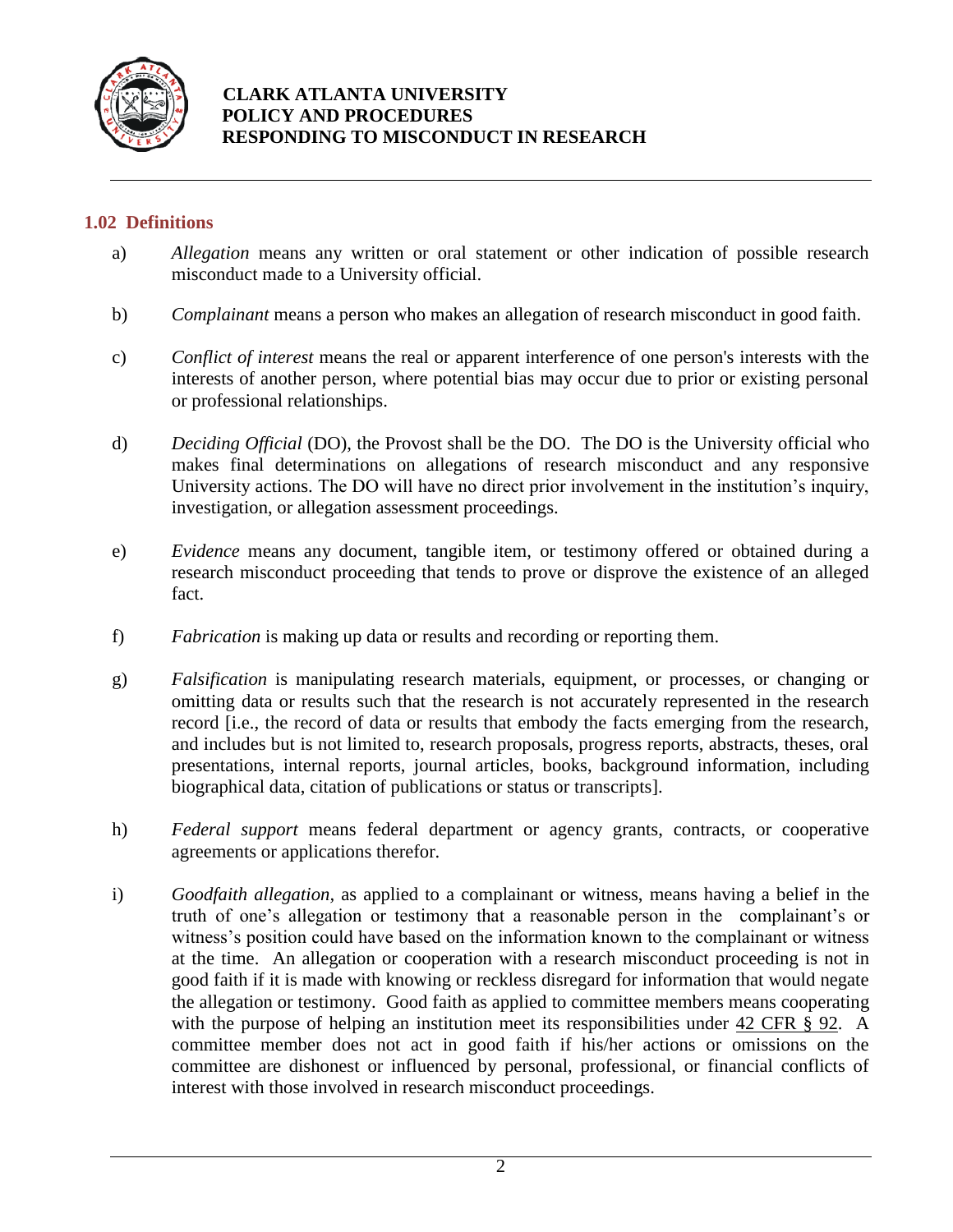

- j) *HHS* means the United States Department of Health and Human Services.
- k) *Inquiry* means gathering preliminary information and fact-finding to determine whether an allegation or apparent instance of research misconduct warrants an investigation, as prescribed under 42 CFR §§ 93.307-93.309. [1]
- l) *University member* means a person who is employed by, is an agent of, or is affiliated by contract or agreement with the University. Institutional members may include, but are not limited to, officials, tenured and untenured faculty, teaching and support staff, researchers, research coordinators, clinical technicians, postdoctoral and other fellows, students, volunteers, agents, and contractors, subcontractors, and subawardees, and their employees. [2]
- m) *Investigation* means the formal examination and evaluation of all relevant facts to determine whether misconduct has occurred, and, if so, to determine the responsible person and the seriousness of the misconduct. [3]
- n) *Office of Research Integrity (ORI)* means the office to which the HHS Secretary has delegated responsibility for addressing research integrity and misconduct issues related to PHS-supported activities.
- o) *Public Health Service (PHS)* means the unit within HHS that includes the Office of Public Health and Sciences.
- p) *Pertinent Federal Office* means the office within a federal department or agency that is responsible for research misconduct and research integrity activities. For PHS this is the Office of Research Integrity (ORI), within the US Department of Health and Human Services.
- q) *Pertinent federal department or agency* means the federal department or agency providing support for research or to which an application for support is made.
- r) *Plagiarism* is the appropriation of another person's ideas, processes, results, or words without giving appropriate credit.
- s) *Preponderance of the evidence* means proof by information that, compared with that opposing it, leads to the conclusion that the fact at issue is more probably true than not. It means that a review of the evidence leads to a finding that is more likely than not, or more than 50% likely.[4]
- t) *Public Health Services (PHS) regulation* means the Public Health Service regulation establishing standards for University inquiries and investigations into allegations of research misconduct, which is set forth at 42 CFR §50 Subpart A, titled "Responsibility of PHS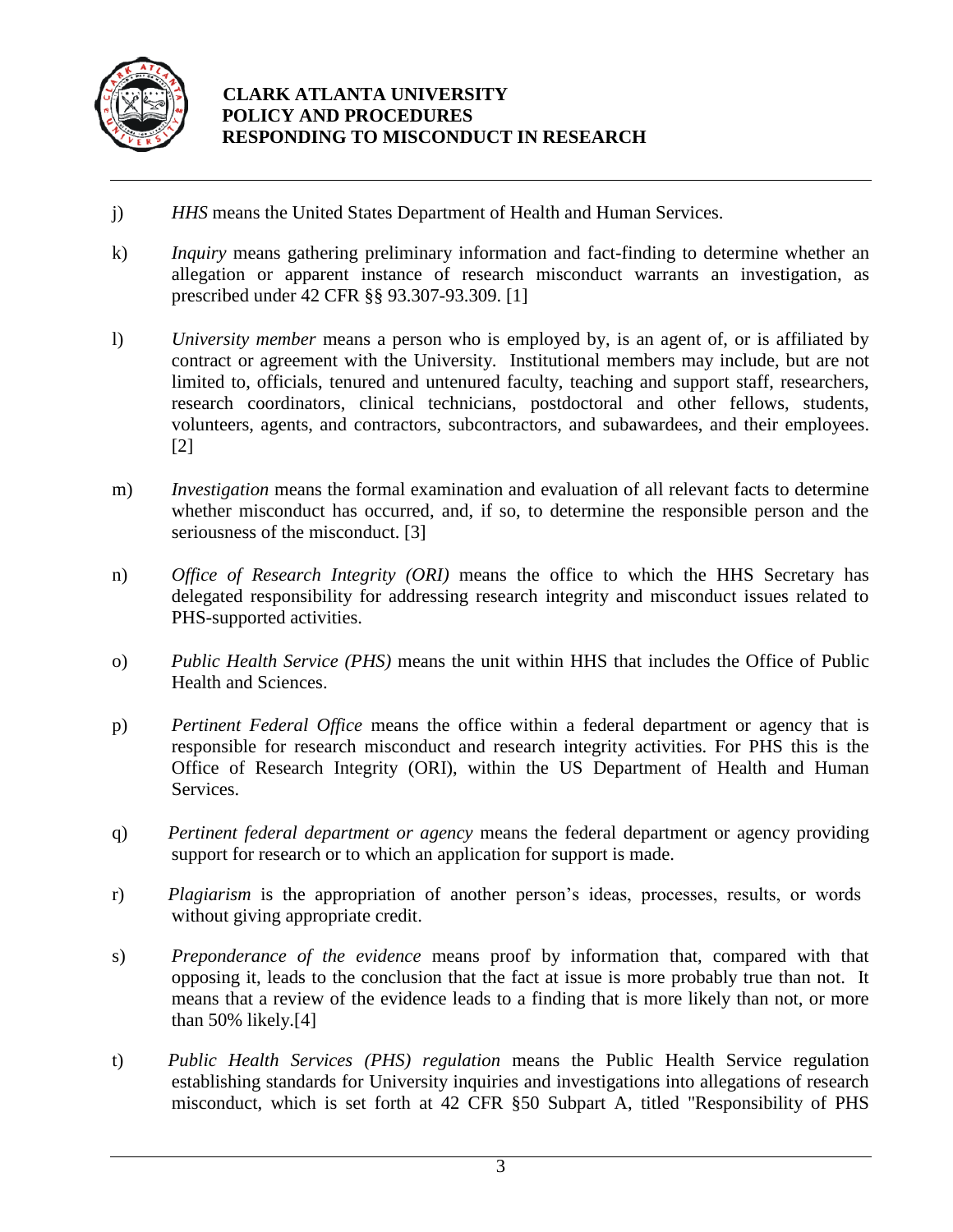

Awardee and Applicant Institutions for Dealing with and Reporting Possible Misconduct in Science."

- u) *Research Integrity Officer* is the institutional official responsible for assessing allegations of research misconduct and determining whether such allegations warrant inquiry. The RIO is appointed by the VPRSP in consultation with the Provost, serves as the chair of the Responsible Conduct of Research Committee, and oversees the inquiry and investigations.
- v) *Responsible Official* (RO) will be the Dean of the School or, for units not administratively under a dean, the director or vice president of the unit in which the accused is working. If the accused is a dean/director of the unit the Responsible Official will be the Associate Vice President for Academic Affairs.
- w) *Research misconduct:*
	- 1. Fabrication, falsification, plagiarism, or other practices that seriously deviate from those that are commonly accepted within the scientific community for proposition, conducting, or reporting research. It does not include honest error or honest differences in interpretations or judgments of data. [5]
	- 2. The commitment of fraud in research. This includes the intentional fabrication of falsification of research data; the omission in publications of conflicting or nonconfirming observations or data; the theft of research methods or data from others, the plagiarizing of research ideas, research results or research publications; or other serious deviations "from accepted practices in carrying out or reporting results from research." [5]
	- 3. The condoning of fraud in research or violations of University research policies. This includes failure on the part of a member of the University to comply with University policies and procedures to notify the University authorities whenever it becomes obvious to him/her that misconduct in research probably has occurred, and the failure to cooperate in an investigation under these procedures.
	- 4. Material failure to comply with Federal and University requirements pertaining to the conduct of research. Examples: the failure to obtain proper review and approval by the responsible University committee for research that involves human subjects, animals, radioactive materials or other hazardous materials; the failure to follow recommendations made by the responsible University committees concerning research subjects, materials, or procedures, etc.
- x) *Research record* means the record of data or results that embody the facts resulting from scientific inquiry, including but not limited to, research proposals, laboratory records, both physical and electronic, progress reports, abstracts, theses, oral presentations, internal reports, journal articles, and any documents and materials provided to HHS or a University official by a respondent in the course of the research misconduct proceeding. Other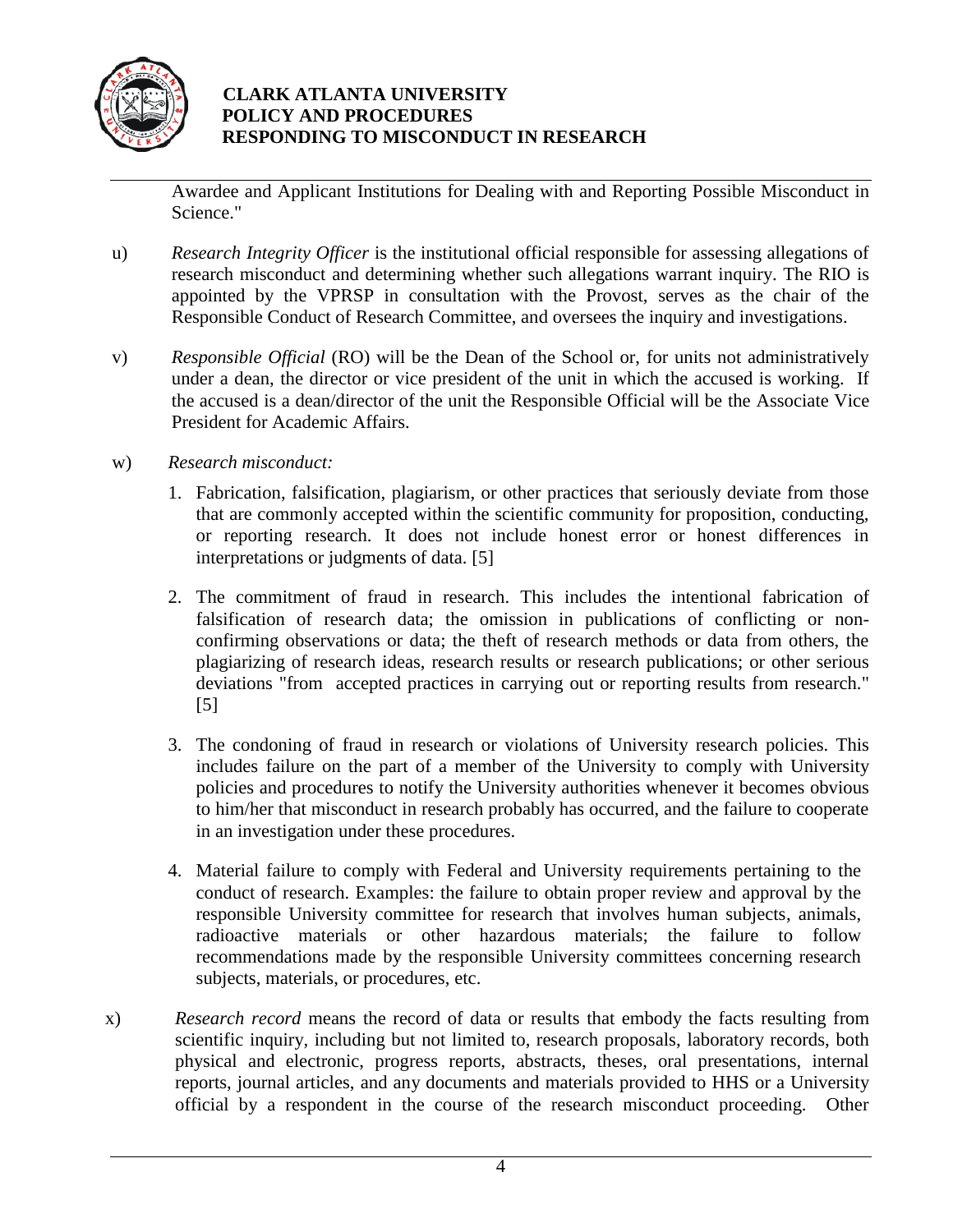

examples of research records include but are not limited to grant or contract applications, whether funded or unfunded; grant or contract progress reports; laboratory notebooks; notes; correspondence; videos; photographs; X-ray film; slides; biological materials; computer files and printouts; manuscripts and publications; equipment-use logs; laboratory procurement records; animal facility records; human and animal subject protocols; consent forms; medical charts; and patient research files. "Data or results" shall be interpreted broadly to encompass all forms of scholarly information about the research at issue without regard to the type of recording or storage media, including, but not limited to, raw numbers, field notes, interviews, notebooks and folders, laboratory observations, computers and other research equipment, CD-ROMs, hard drives, floppy disks, Zip disks, back-up tapes, machine counter tapes, research interpretations and analysis, tables, slides, photographs, charts, gels, individual facts, statistics, tissue samples, reagents, and documented oral representations of research results, as well as any documents and material provided to Department of Health and Human Services (HHS) or a University official by a respondent in the course of the research misconduct proceeding.

- y) *Research Sponsor* means the agency, institution, or organization, if any, that sponsored the research that is the subject of an inquiry or investigation. The research sponsor can be governmental, private, or nonprofit in nature, It also includes the Office of Research Integrity of the U.S. Department of Health and Human Services for research that is sponsored by any part of HHS. Other research sponsors may include the National Science Foundation (NSF), National Institutes of Science (NIS), Department of Defense (DOD, National Aeronautical and Space Administration (NASA), National Institutes of Health (NIH), etc*.*
- z) *Respondent* means the person against whom an allegation of research misconduct is directed or the person whose actions are the subject of the inquiry or investigation. There can be more than one respondent in any inquiry or investigation.
- aa) *Retaliation* means any action that adversely affects the employment or other University status of an individual that is taken by an institution or an employee because the individual has in good faith, made an allegation of research misconduct or of inadequate institution response thereto or has cooperated in good faith with an investigation of such allegation.

## **2.0 Procedures**

Whenever a Clark Atlanta University faculty member, graduate student, undergraduate student, or any other person involved in research is accused of misconduct in research, the University will conduct an assessment, an inquiry, and when necessary, an investigation to make a determination concerning the truth or falsity of the allegation(s), and take appropriate disciplinary action. The processes of inquiry and investigation will be expeditious, fair, confidential, and protect the rights of all persons concerned, including the complainant, the accused, witnesses, and committee members. In addition, Federal regulations require the University to have explicit procedures for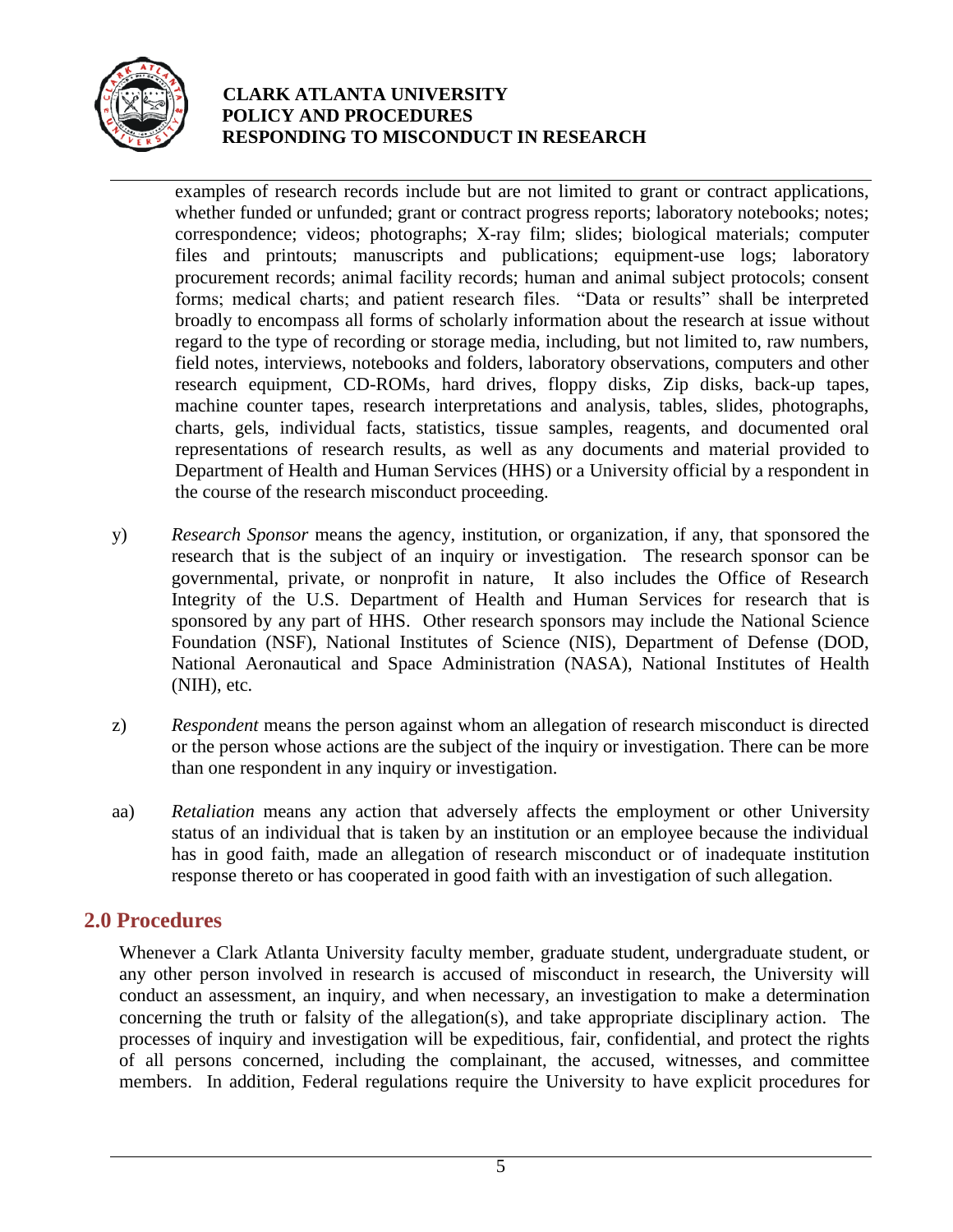

addressing incidences in which there are allegations of misconduct in research. In keeping with these requirements, Clark Atlanta University has created specific procedures.

## **2.01 Roles and Responsibilities of Parties Responding to Allegations of Misconduct in Research**

## **2.01A Research Integrity Officer (RIO)**

The Research Integrity Officer is appointed by the VPRSP and serves as the chair of the University's Responsible Conduct of Research committee. The RIO is responsible for assessing allegations of research misconduct to determine if it falls within the definition of research misconduct and if an investigation is warranted. The Division of Research and Sponsored Programs and the Office of the General Counsel will assist the RIO by providing current pertinent federal requirements and documents relating to allegations of research misconduct and in reviewing the requirements of the University's policies and procedures. Any finding that an investigation is warranted must be made in writing to the VPRSP and Provost so that said information can be communicated to the Officer of Research Integrity.

The RIO, in consultation with RO and VPRSP, will ensure that necessary and appropriate expertise is secured to carry out a thorough and authoritative evaluation of the relevant evidence in an inquiry or investigation. All parties involved will attempt to ensure that confidentiality is maintained.

The RIO will assist the inquiry committee and all University personnel in complying with the procedures and with applicable standards imposed by government or external funding sources. The RIO will also be responsible for maintaining files of all documents and evidence, and for the confidentiality and the security of the files of the inquiry committee.

The RIO's responsibility will include discussing the allegations confidentially with the complainant and prepare a report to the appropriate committee or body, if the allegation seems serious enough to warrant reporting. In addition, the RIO's responsiblities will include the following:

- Receive allegations of research misconduct;
- Assess each allegation of research misconduct to determine whether it falls within the definition of research misconduct and warrants an inquiry, and provide written response if an investigation is warranted to VPRSP and Provost;
- Initiate the inquiry process, with consultation with the RO, Provost, and VPRSP;
- Provide confidentially to those involved in the research misconduct proceeding as required by 42 CFR § 93.108, other applicable law, and University policy;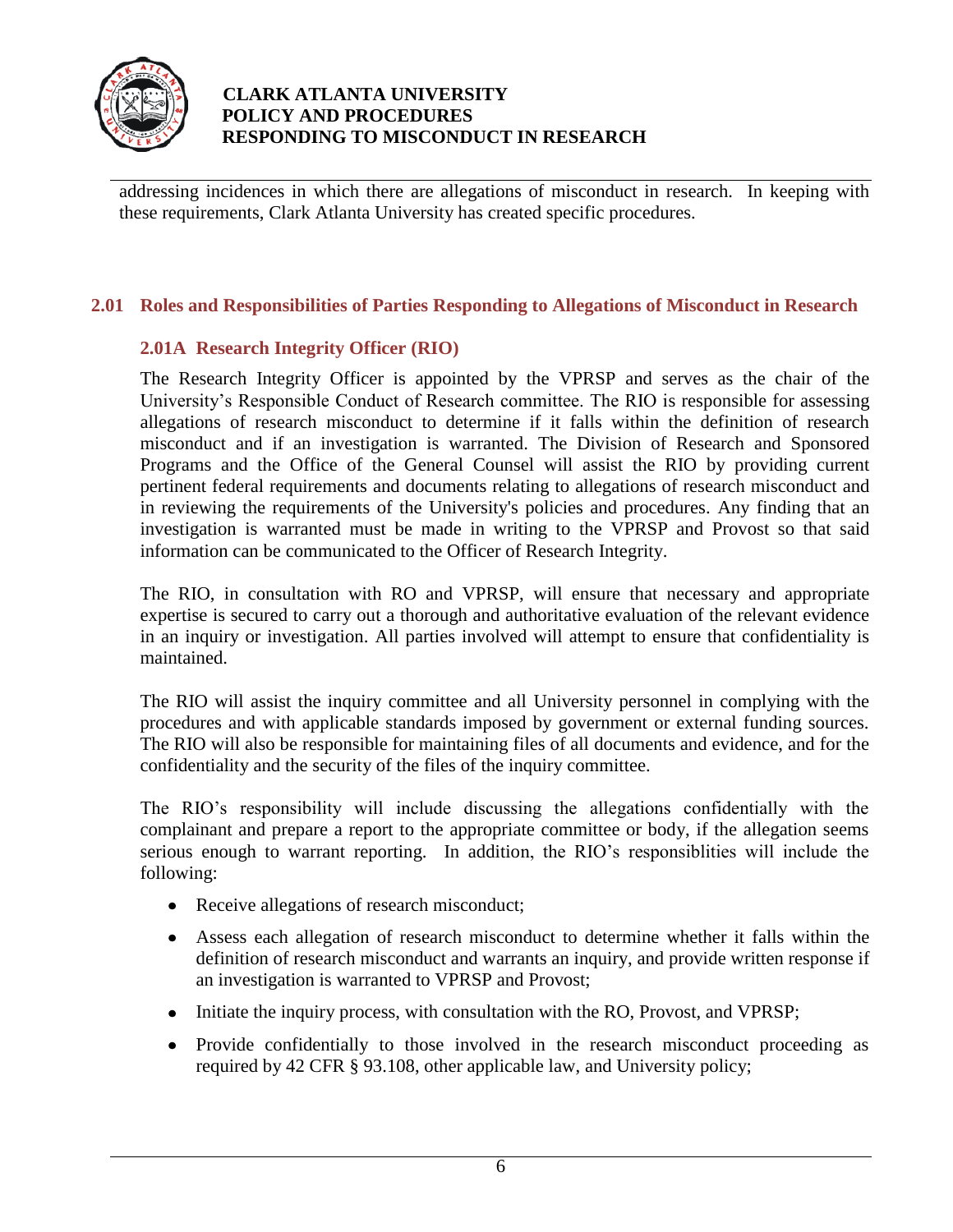

- Chair the inquiry committee which is composed of the members of the Responsible  $\bullet$ Conduct of Research committee and recommend additional members with domain expertise, if necessary;
- Ensure that the committee is properly staffed and that the expertise appropriate to carry out a thorough and authoritative evaluation of the evidence;
- Recommend additional committee members, in consultation with RO and VPRSP, with domain expertise, if necessary;
- Determine whether each person involved in handling an allegation of research misconduct has no unresolved personal, professional, or financial conflict of interest;
- Take appropriate action to recuse anyone to ensure that no person with such conflict is involved in the research misconduct proceeding;
- Cooperate with other University officials, take all reasonable and practical steps to protect or restore the positions and reputations of good faith complainants, witnesses, and committee members and counter potential or actual retaliation against them by respondents or other University members;
- Assist the investigation committee with the draft report; and
- Ensure the investigative committee members secure all related documents obtained and used while in performance of the investigation.

## **2.01B Provost/Vice President of Academic Affairs (Provost)**

The Provost/Vice President for Academic Affairs will serve as the Deciding Official for the University and receive the recommendations of the inquiry committee.

## **2.01C Vice President for Research and Sponsored Programs (VPRSP)**

The Vice President for Research and Sponsored Programs is the Chief Research Officer of the University. The VPRSP will assist the RIO in assessing whether the allegation of research misconduct is warranted because the allegation falls within the definition of research misconduct, and is within the jurisdictional criteria of 42 CFR § 93.102 (b). The allegation is sufficiently credible and specific so that potential evidence of research misconduct may be identified.

Also, the VPRSP will be responsible for the following:

- Communicate with ORI and other affected sponsoring agencies on the status of inquiry and investigation proceedings;
- Provide ORI, upon request, the University policies and procedures under which the inquiry was conducted, the research records and evidence reviewed, transcripts, recordings of any interviews, copies of all relevant documents, and the charges to be considered in the investigation;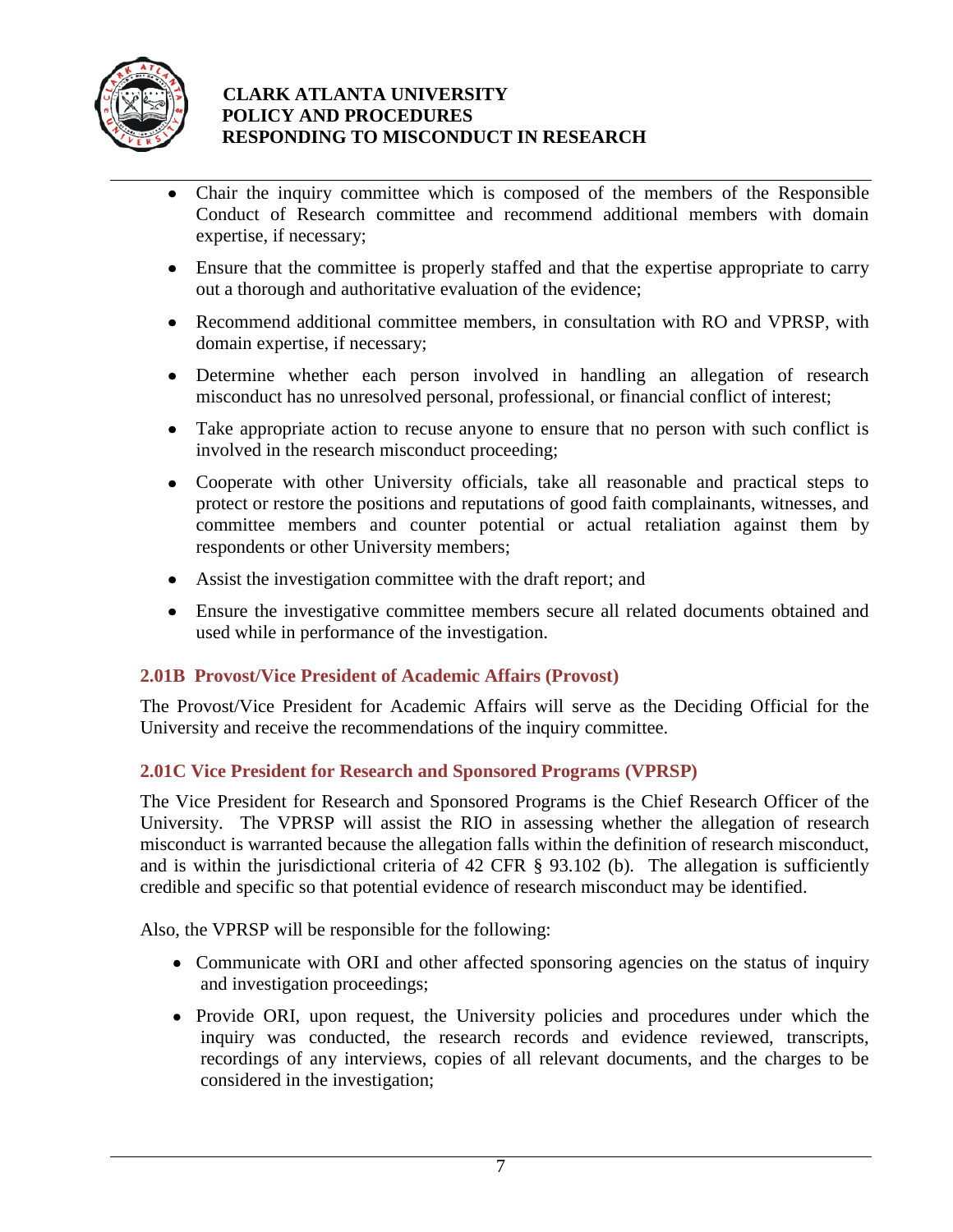

- Provide the inquiry and investigation committees with advisory services; and
- Report to the Pertinent Federal Office as required by regulation and keep the Pertinent Federal Office apprised of any developments during the course of the inquiry or investigation that may affect current r potential federal funding for the individual(s) under investigation or that the federal department or agency needs to know to ensure appropriate use of Federal funds and otherwise protect the public interest.[6]

## **2.01D Complainant**

The complainant will have an opportunity to testify before the inquiry and investigation committees, to review portions of the inquiry and investigation reports pertinent to his/her allegations or testimony, to be informed of the results of the inquiry and investigation and to be protected from retaliation. Also, if the RO has determined that the complainant may be able to provide pertinent information on any portions of the draft report, these portions will be given to the complainant for comment. At any time during the proceeding, the complainant can consult with the CO or VPRSP.

The complainant is responsible for making allegations in good faith, maintaining confidentiality and cooperating with an inquiry or investigation. At any time during the proceeding, the complainant can consult with the CO or VPRSP.

## **2.01E Compliance Officer**

The Compliance Officer (CO) will be the University official who is qualified to provide oversight to inquiries and investigations and ensure that the procedural requirements are carried out and who is sensitive to the varied demands made on those who conduct the research, those who are accused of misconduct and those who report misconduct in good faith.

The CO will have responsibility for consulting with the RO, Provost, and VPRSP with regards to the inquiry and the investigation; assisting the respondent, the complainant and witness with any questions regarding the procedural steps in the research misconduct proceedings. The CO will serve as an ex officio member of the investigation committee without vote.

## **2.01F Respondent**

The respondent will be informed in writing of the allegations when an inquiry is opened and notified in writing of the final determinations and resulting actions. The respondent is responsible for maintaining confidentiality and cooperating with the conduct of an inquiry or investigations. If the respondent is not found guilty of research misconduct, he or she has the right to receive University assistance (nonmonetary) in restoring his or her reputation. [7] The respondent is entitled to:

A good faith effort from the RO to notify the respondent in writing at the time of or before beginning an inquiry;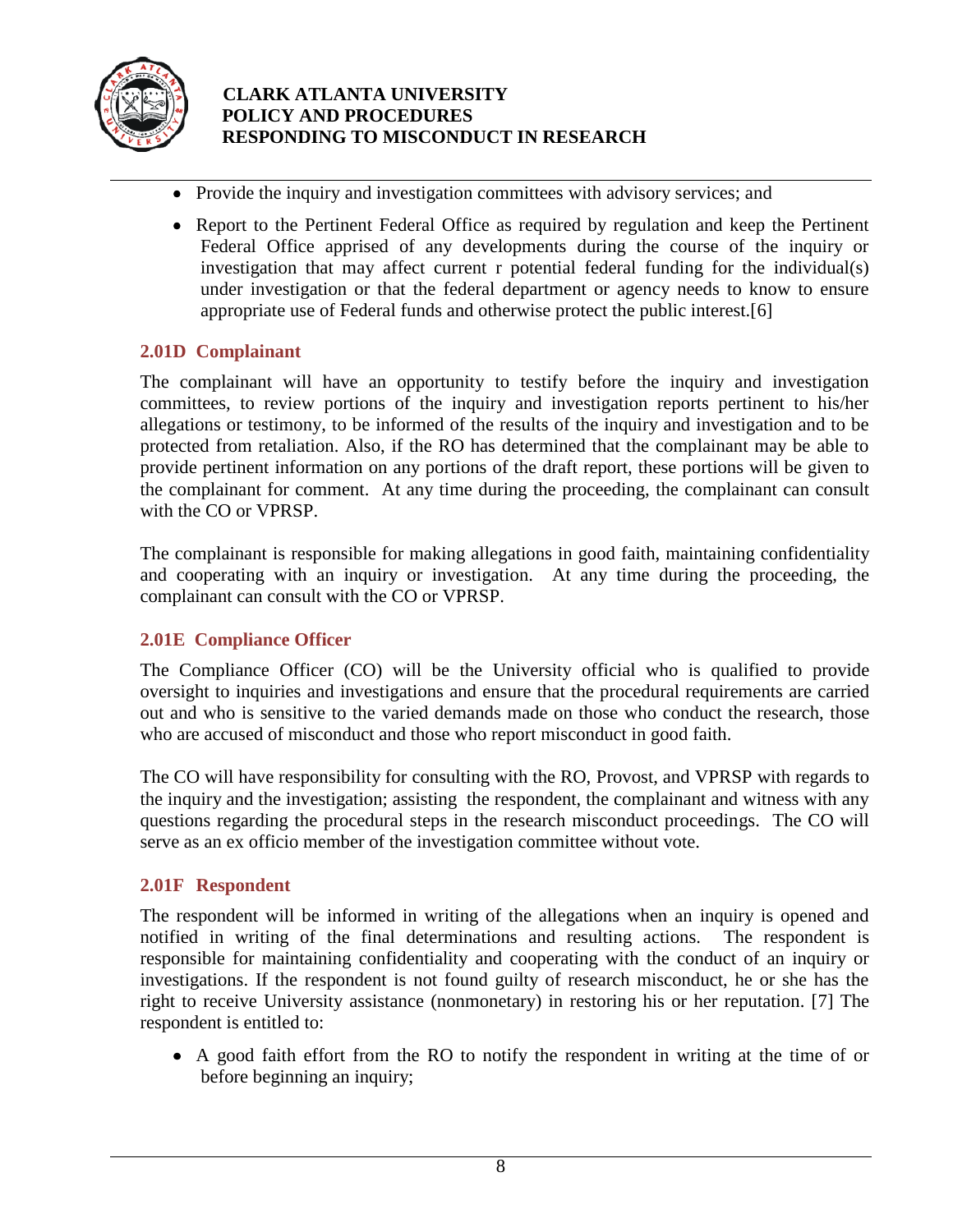

- An opportunity to comment on the inquiry report and have his/her comments attached to the report;
- Be notified of the outcome of the inquiry report and have his/her comments attached to the report;
- Be notified in writing of the allegations to be investigated, within a reasonable time after the determination that an investigation is warranted, but before the investigation begins (within 30 calendar days after the University decides to begin an investigation), and be notified in writing of any new allegations, not addressed in the inquiry or in the initial notice of investigation, within a reasonable time after the determination to pursue those allegations;
- Be interviewed during the investigation, have the opportunity to clarify recording and transcripts, and have the clarified recording or transcripts included in the record of investigation;
- Received a copy of the draft investigation report and review any evidence on which the report is based, and be notified that any comments must be submitted within thirty (30) calendar days of the date on which the copy was received and that the comments will be considered by the University and addressed in the final report to the DO.

The respondent shall be given the opportunity to admit that research misconduct occurred and that he/she committed the research misconduct. With the advice of the VPRSP, CO, and the RO, the Provost may terminate the University's review or investigation of an allegation that has been admitted if, in consultation with University Counsel, the University's acceptance of that admission and any proposed settlement is approved by ORI or the appropriate oversight entity.

## **2.01G Deciding Official**

The Deciding Official (DO) will be the Provost/Vice President for Academic Affairs. The DO will receive the investigation report and any written comments made by the respondent or the complainant on the draft report. The DO will make the final determination and impose administrative action(s), if applicable.

#### **2.02 General Guidelines**

#### **2.02A Responsibility to Report Misconduct**

All employees or individuals associated with CAU will report observed, suspected, or apparent misconduct in research to the respondent's Dean or unit head, who will serve as the RO. If an individual is unsure whether a suspected incident falls within the definition of research misconduct, he/she may call the RIO or VPRSP to discuss the suspected research misconduct informally. If the circumstances described by the individual do not meet the definition of research misconduct, the RIO or VPRSP will refer the individual or allegation to the CO or other offices or officials with responsibility for resolving the problem.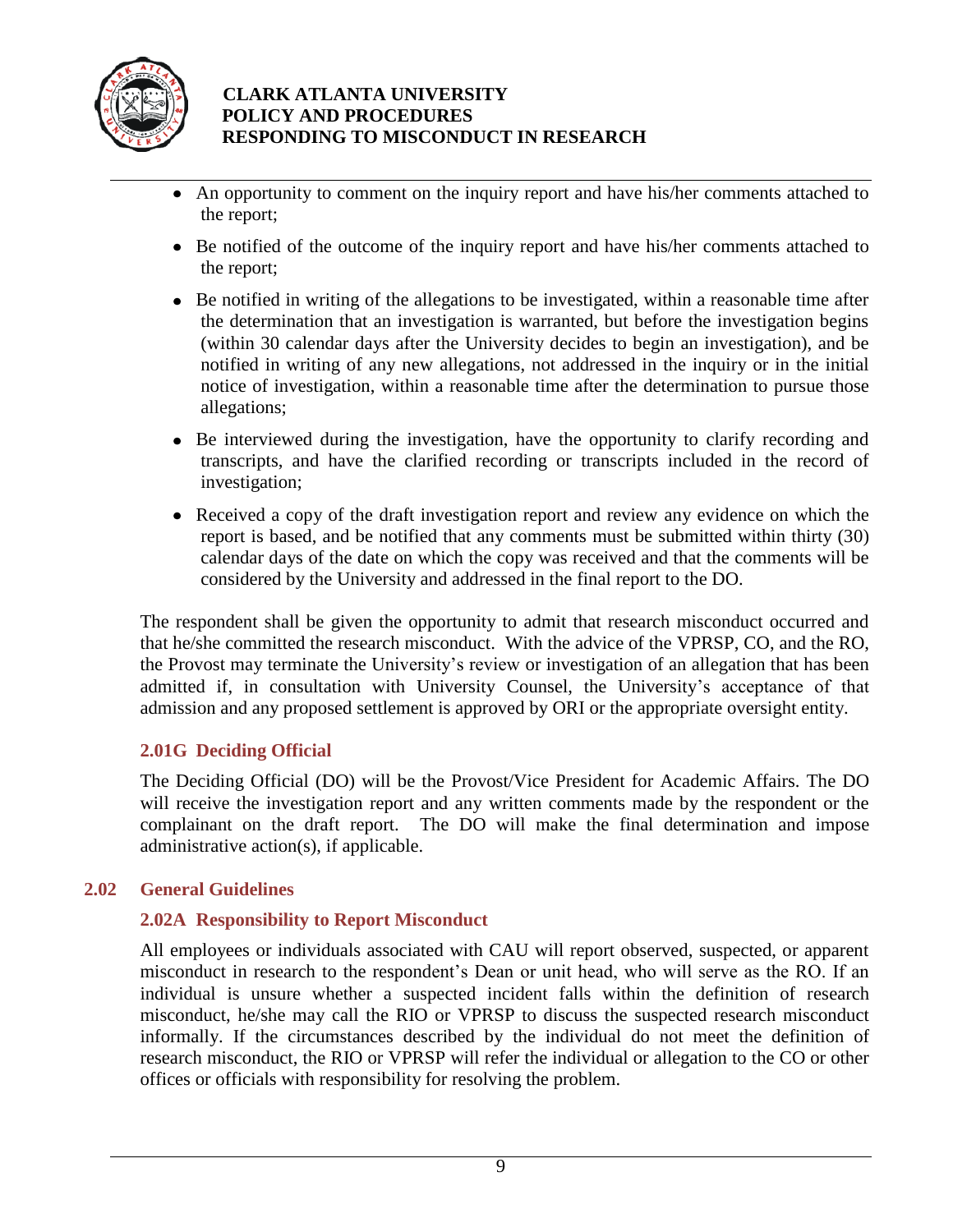

At any time, an employee may have confidential discussions and consultations about concerns of possible misconduct with the CO, RIO, or theVPRSP and will be counseled about appropriate procedures for reporting allegations.

## **2.02B Cooperation with Research Misconduct Proceedings**

University employees will cooperate with the RIO and other University officials in the review of allegations and the conduct of inquiries and investigations. Employees, including respondents, have an obligation to provide relevant evidence to the RIO or other University officials on research misconduct allegations.

#### **2.02C Confidentiality**

The RIO shall, as required by 42 CFR §93.108, limit disclosure of the identity of respondents and complainants to those who need to know in order to carry out a thorough competent, objective and fair research misconduct proceeding; and (2) except as otherwise prescribed by law, limit the disclosure of any records or evidence from which research subjects might be identified to those who need to know in order to carry out a research misconduct proceeding. The RIO should use written confidentiality agreements or other mechanisms to ensure that the recipient does not make any further disclosure of identifying information.

#### **2.02D Protecting Complainants, Witnesses, and Committee Members**

The RO will monitor the treatment of individuals who bring allegations of research misconduct or of inadequate University response thereto, and those who cooperate in inquiries or investigations. The RO will ensure that all persons (complainants, witnesses and committee members) will not be retaliated against in the terms and conditions of their employment or other status at the University and will review instances of alleged retaliation for appropriate action. Employees should immediately report any alleged or apparent retaliation to the RO, CO, or RIO. The RIO shall review the matter and, as necessary, make all reasonable and practical efforts to counter any potential or actual retaliation and protect and restore the position and reputation of the person against whom the retaliation is directed. As appropriate, the RIO will refer the individual to the CO.

#### **2.02E Protecting the Respondent**

Inquiries and investigations will be conducted in a manner that will ensure fair treatment to the respondent(s) in the inquiry or investigation and confidentiality to the extent possible without compromising public health and safety or thoroughly carrying out the inquiry or investigation. [8] As requested and as appropriate, the RIO and other University officials shall make all reasonable and practical efforts to protect or restore the reputation of persons alleged to have engaged in research misconduct, but against whom no finding of research misconduct is made. [7]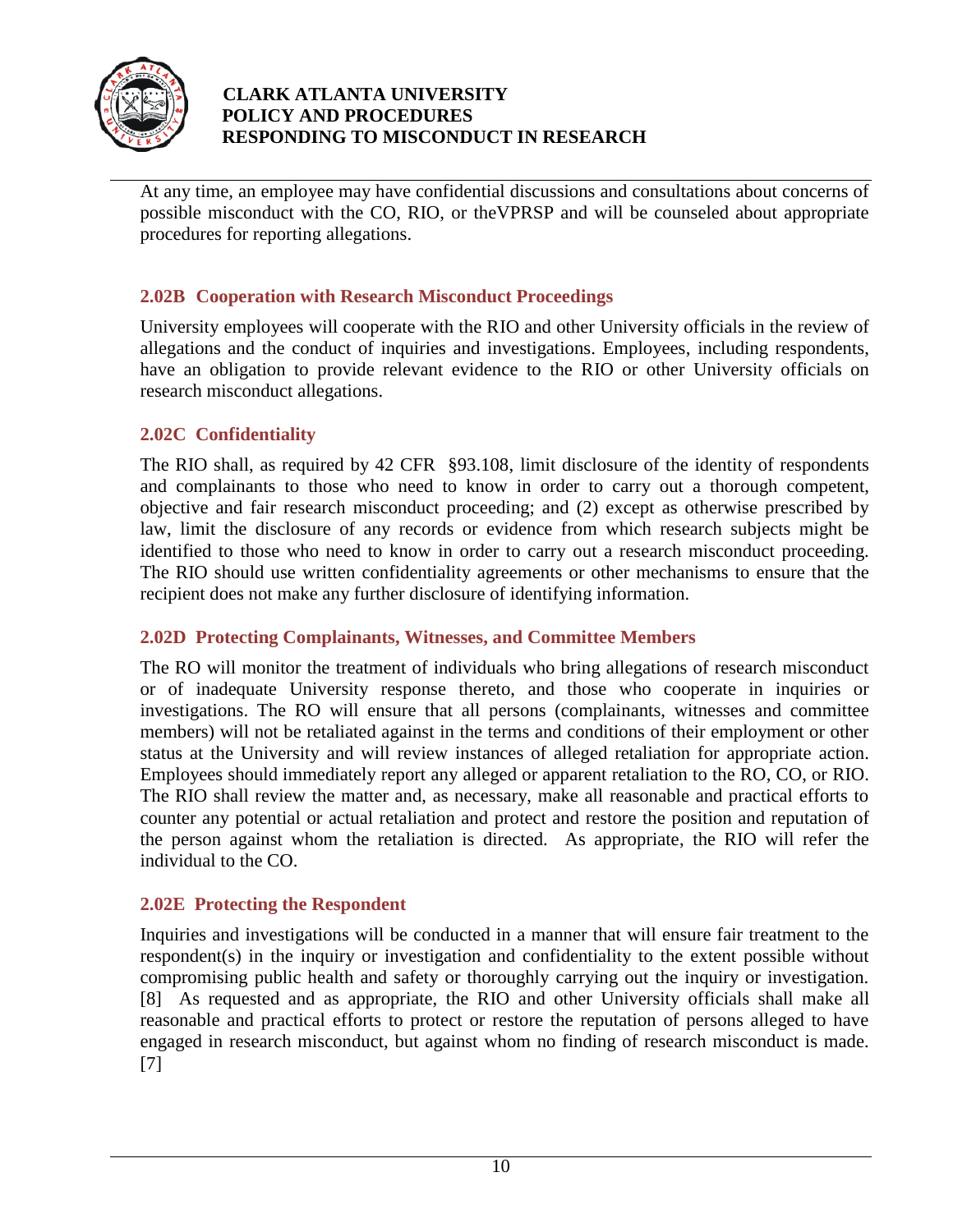

During the research misconduct proceeding, the RIO is responsible for ensuring that respondents receive all the notices and opportunitites provided for in 42 CFR §93 and the policies and procedures of CAU. University employees accused of research misconduct may consult with the VPRSP or the CO at any time during the proceedings.

## **2.02F Interim Administrative Actions and Notifying ORI of Special Circumstances**

Throughout the research misconduct proceeding, the RIO, in collaboration with the RO and the VPRSP, will review the situation to determine whether there is any threat of harm to public health, federal funds and equipment, or the integrity of the funded supported research process. In the event of such a threat, the RO will, in consultation with other University officials and ORI, take appropriate interim action to protect against any such threat. [9] Interim action might include additional monitoring of the research process. The RO, VPRSP, and Vice President for Finance and Business Services will be responsible for the handling of federal funds and equipment, and reassignment of personnel. The RO will determine whether there is a need for additional review of research data and results, or for delaying publication. The VPRSP shall, at any time during a research misconduct proceeding, notify ORI immediately if he/she has cause. [See section 2.01C]

#### **2.03 Conducting the Inquiry**

## **2.03A Preliminary Assessment of Allegations**

Upon receiving an allegation of research misconduct, the RIO, in collaboration with the RO and VPRSP, will immediately assess the allegation to determine whether there is sufficient evidence to warrant an inquiry, whether Federal department or agency support or Federal department or agency applications for funding are involved, and whether the allegation falls within the jurisdictional criteria cited in 42 CFR §93.102(b) and whether the allegation falls within the definition of research misconduct in this policy and as cited in 42 CFR §93.103. An inquiry must be conducted if the cited criteria are met.

The assessment period should be brief, perferably concluded within seven working days. During this timeframe, the RIO need not interview the complainant, respondent, or other witnessess, or gather data beyond any that may have been submitted with the allegation, except as necessary to determine whether the allegation is sufficiently credible and specific so that potential evidence of research misconduct may be identified. The RIO shall, on or before the date on which the respondent is notified of the allegation, obtain custody of, inventory, and sequester all research records and evidence needed to conduct the research misconduct proceeding, as provided in paragraph C, of this section.

#### **2.03B Initiation and Purpose of the Inquiry**

Following the preliminary assessment, if the RIO, in collaboration with the RO and VPRSP determines that the allegation provides sufficient information to allow specific follow-up, involves Federal department or agency support, and falls under the Federal department or agency definition of research misconduct, he or she will immediately initiate the inquiry process. In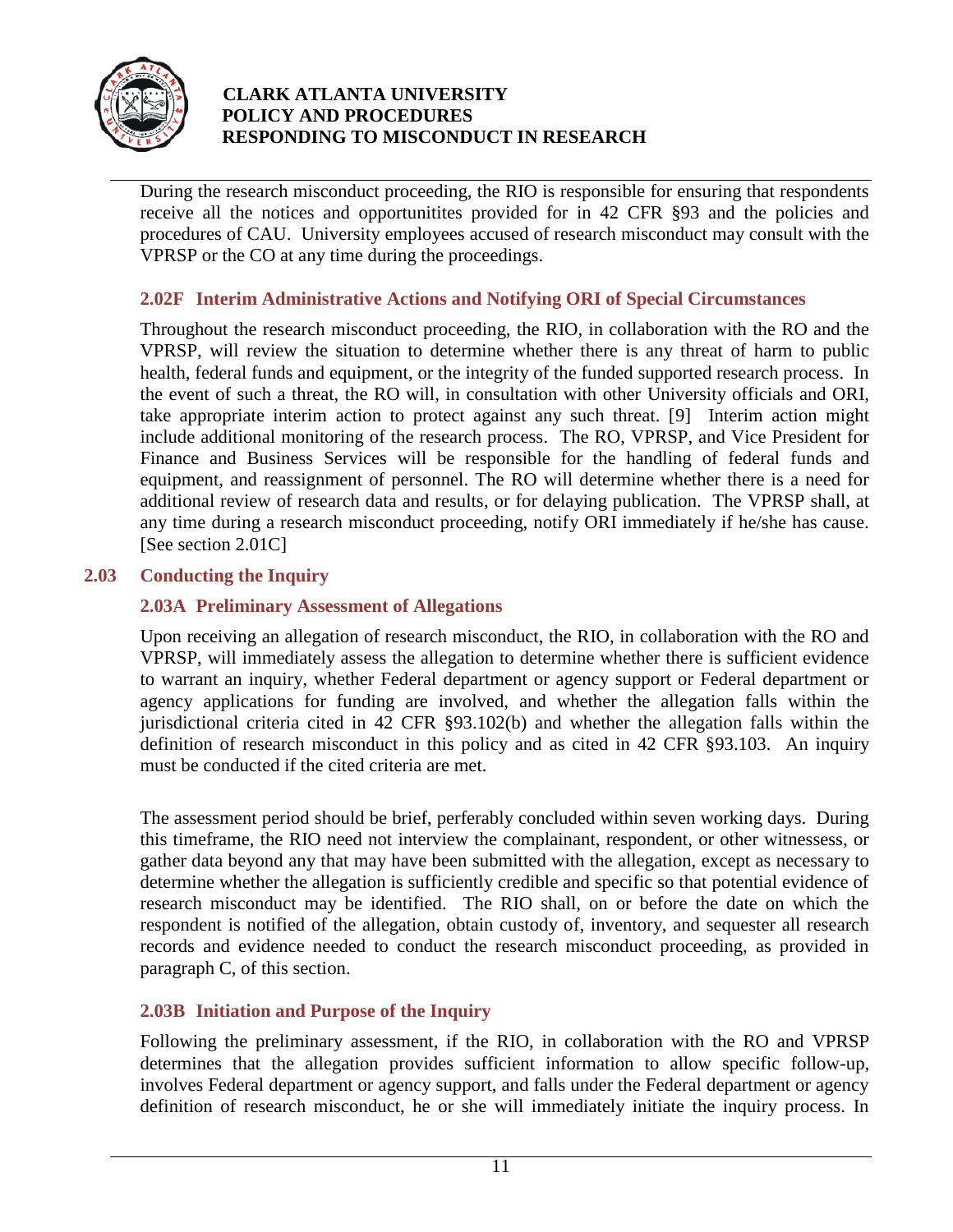

initiating the inquiry, the RIO should identify clearly the original allegation and any related issues that should be evaluated. The purpose of the inquiry is to make preliminary evaluation of the available evidence and testimony of the respondent, complainant, and key witnesses to determine whether there is sufficient evidence of possible research misconduct to warrant an investigation. The purpose of the inquiry is not to reach a final conclusion about whether misconduct definitely occurred or who was responsible. The finding of the inquiry must be set forth in an inquiry report.

## **2.03C Notice to Respondent; Sequestration of the Research Records**

At the time of or before beginning an inquiry, the RIO must make a good faith effort to notify the respondent in writing. If the inquiry subsequently identified additional respondents, they must be notified in writing, as well. On or before the date on which the respondent is notified, or the inquiry begins, whichever is earlier, the RIO must take all reasonable and practical steps to obtain custody of all the research records and evidence needed to conduct the research misconduct inquiry proceeding, inventory the records and evidence and sequester them in a secure manner, execpt that where the research records or evidence encompasses scientific instruments shared by a number of users, custody may be limited to copies of the data or evidence on such instruments. During the inquiry all appropriate files should be secured under lock and key and available only to the investigation committee members. The files should not be comingled with other records. After the inquiry proceeding is closed, the files will be secured and maintained by the RIO. If need be, the VPRSP may consult with ORI or the pertinent federal government or external entity for advice and assistance in this regard.

#### **2.03D Appointment of the Inquiry Committee**

The inquiry committee will usually consist of members of the Responsible Conduct of Research Committee to include the RIO who do not have real or apparent conflicts of interest in the case, are unbiased, and have the necessary expertise to evaluate the evidence and issues related to the allegation, interview the principals and key witnesses, and conduct the inquiry. These individuals may be scientists, subject matters experts, administrators, or other qualified persons, and they may be from inside or outside the University. The committee may also include other individuals with the appropriate scientific expertise to evaluate the evidence and issues related to the allegation, interview the principals and key witnesses, and conduct the inquiry. [10] If the Respondent is a student, the Dean of Undergraduate Studies or the Dean of Graduate Studies or a designee may also serve as a member.

The RIO will notify the respondent of the proposed committee membership within 10 days of the initiation of the inquiry. If the respondent submits a written objection to any appointed member of the inquiry committee or expert based on bias or conflict of interest within 5 business days, the RIO will determine whether to replace the challenged member or expert with a qualified substitute.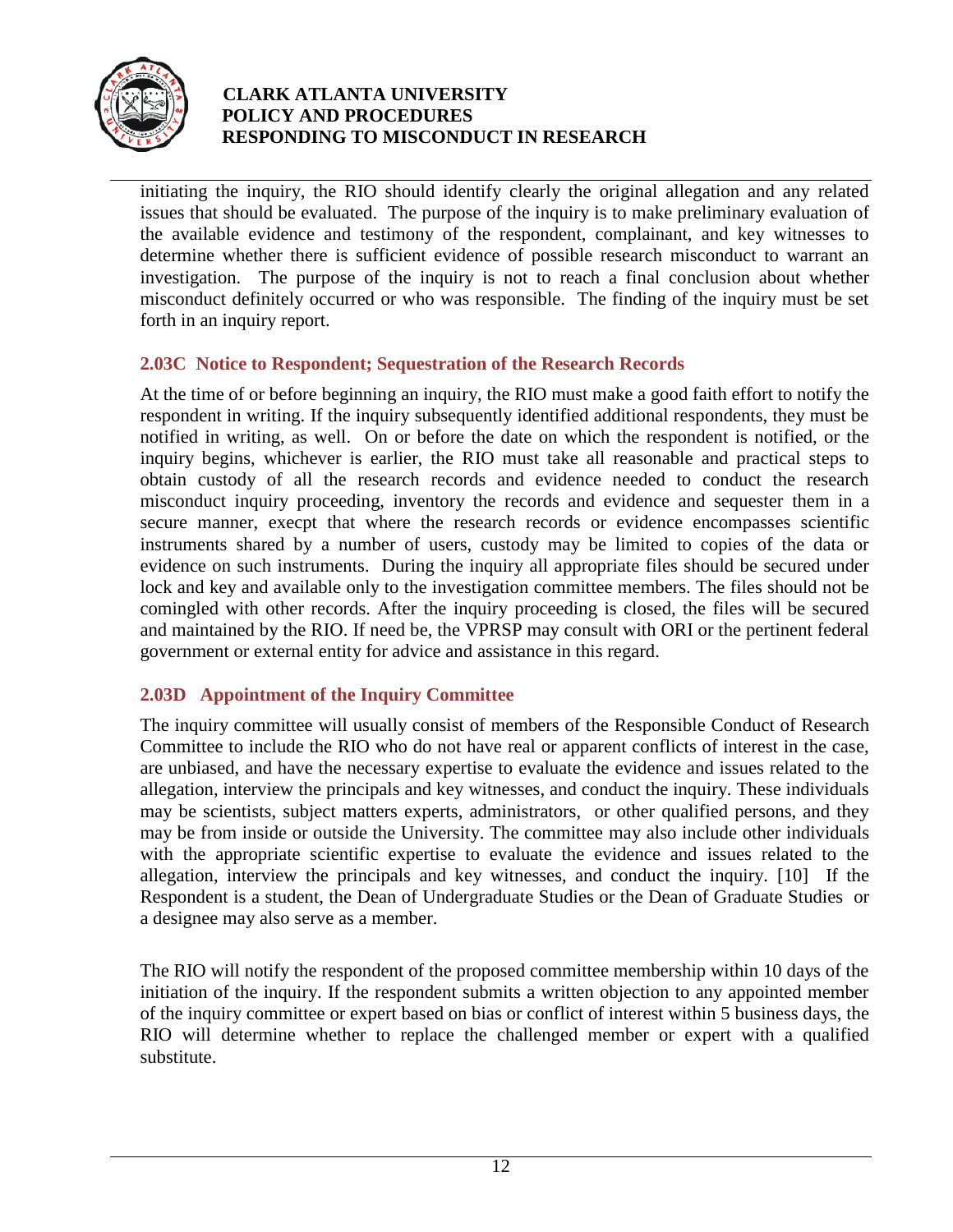

#### **2.03E Charge to the Committee and the First Meeting**

The RIO will prepare a charge for the inquiry committee that describes the allegations and any related issues identified during the allegation assessment and state that the purpose of the inquiry is to make a preliminary evaluation of the evidence and testimony of the respondent, complainant, and key witnesses to determine whether there is sufficient evidence of possible research misconduct to warrant an investigation as required by the federal department or agency regulation. The purpose is not to determine whether research misconduct definitely occurred or who was responsible. The inquiry is to determine whether there is a reasonable basis for concluding that the allegation falls within the definition of research misconduct and that the allegation may have substance, based on the committee's review during the inquiry proceeding. The charge shall inform the inquiry committee that they are responsible for preparing or directing the preparation of a written report of the inquiry that meets the requirements of this policy and 42 CFR  $\S 93.309(a)$ . The charge shall set forth the time for completion of the inquiry.

At the committee's first meeting, the RIO will review the charge with the committee, discuss the allegations, any related issues, and the appropriate procedure for conducting the inquiry, assist the committee with organizing plans for the inquiry, and answer any questions raised by the committee. The RIO will be present or available throughout the inquiry to advise the committee as needed.

#### **2.03F Inquiry Process**

The inquiry committee will normally interview the complainant, the respondent, and key witnesses as well as examine relevant research records and materials. Then the inquiry committee will evaluate the evidence and testimony obtained during the inquiry. After consultation with the RIO, the committee members will decide whether there is sufficient evidence of possible research misconduct to recommend further investigation. The scope of the inquiry does not include deciding whether misconduct occurred or conducting exhaustive interviews and analyses.

#### **2.03G Time for Completion**

The inquiry, including preparation of the final inquiry report and the decision of the RIO on whether an investigation is warranted, must be completed within 60 calendar days of initiation of the inquiry, unless the RIO determines that circumstances clearly warrant a longer period. If the RIO approves an extension, the inquiry record must include documentation of the reasons for exceeding the 60-calendar-day period. [11] The respondent will be notified of the extension.

#### **2.04 The Inquiry Report**

#### **2.04A Elements of the Inquiry Report**

A written inquiry report must be prepared within 15 business days of finding that an investigation is warranted that states the following:

• the name and position of the respondent,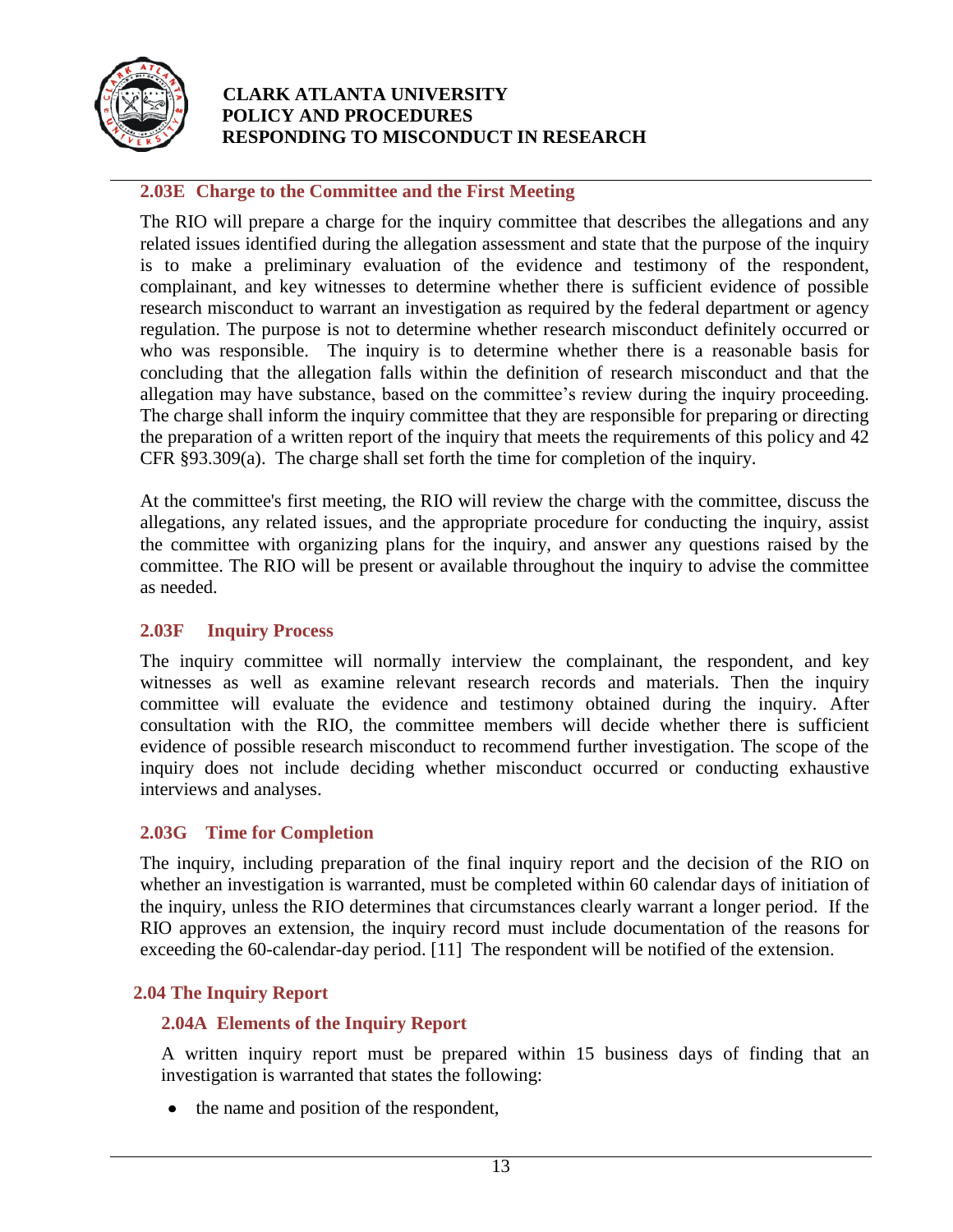

- the name and title of the committee members and experts, if any;  $\bullet$
- the allegations,  $\bullet$
- the Federal department or agency support;
- a summary of the inquiry process used;  $\bullet$
- $\bullet$ a list of the research records reviewed;
- summaries of any interviews;
- a description of the evidence in sufficient detail to demonstrate whether an investigation is recommended and whether any other actions should be taken if an investigation is not recommended;
- the basis for recommending or not recommending that the allegations warrant an investigation must be included.

University counsel will review the report for legal sufficiency and modifications made as appropriate.

#### **2.04B Notification to Respondent and Complainant and Opportunity to Comment**

The RIO shall notify the respondent whether the inquiry found an investigation to be warranted. The RIO will provide the respondent with a copy of the draft inquiry report for comment and rebuttal. At the time of receipt of the draft inquiry report, a confidentiality agreement must be signed by both the respondent and the complainant. The respondent must submit their comments in writing within ten (10) calendar days to the RIO. The RIO will notify the complainant in writing regarding whether the inquiry found an investigation to be warranted and provide relevant portions of the draft inquiry report for comments within ten (10) calendar days. Both the respondent and complainant will be provided a copy of or referred to 42 CFR §93 and the University's policies and procedures on research misconduct. [12]

1. Confidentiality

The RIO shall establish reasonable conditions for review to protect the confidentiality of the draft report.

2. Receipt of Comments

Any comments that the complainant or respondent submits on the draft report will become part of the final inquiry report and record. [6] Based on the comments, the inquiry committee may revise the report as appropriate.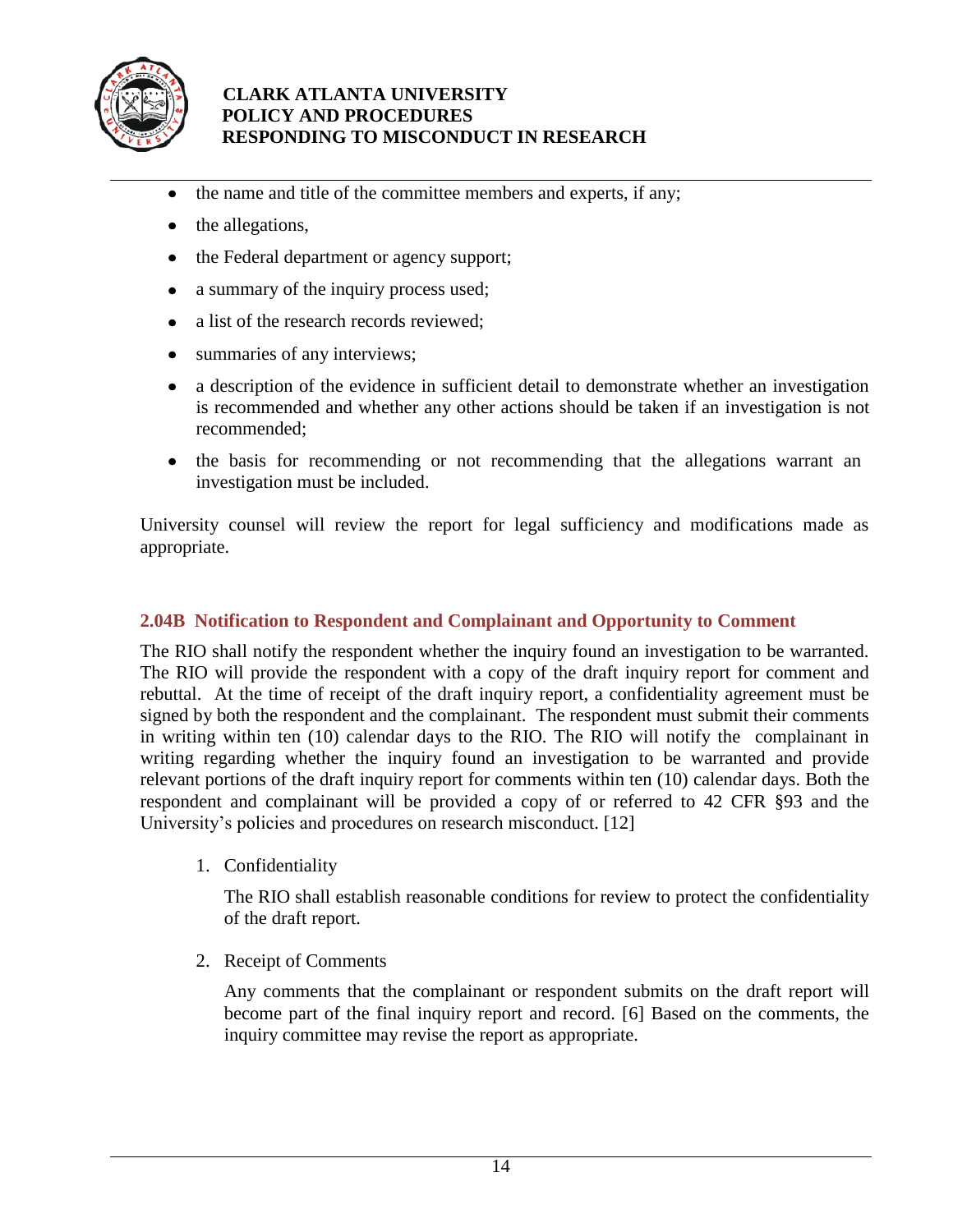

## **2.04C University Decisions and Notification**

1. Decision by Provost to Investigate

The RIO will transmit the final inquiry report with recommendations and any comments to the VPRSP and the Provost who will make the determination of whether findings from the inquiry provide sufficient evidence of possible research misconduct to justify conducting an investigation. The inquiry is completed when the Provost makes this determination, which will be made within 60 calendar days of the first meeting of the inquiry committee unless an extension has been granted. The final inquiry report will have the date of the first meeting of the inquiry committee recorded in it. Any extension of this period will be based on good cause and recorded in the inquiry file.

2. Notification to Complainants and to the Respondent

The Provost will notify the VPRSP, RIO and both the respondent and the complainant in writing of the decision of whether to proceed to an investigation and will remind them of their obligation to cooperate in the event an investigation is opened. The Provost will also notify all other appropriate University officials of the decision.

3. Notification to ORI

The VPRSP will provide to ORI with the written decision and copy of the inquiry report within 30 calendar days of the decision that an investigation is warranted. Upon request the RIO will provide, via the VPRSP, to ORI the following: 1) the University policies and procedures under which the inquiry was conducted, 2) the research records and evidence reviewed, transcripts or recordings of any interviews, and copies of all relevant documents, and 3) the charges to be considered in the investigation. [13]

4. Documentation of Decision Not to Investigate

If the Provost decides that an investigation is not warranted, the RIO will inform all parties in writing. The RIO will be instructed to secure and maintain for seven (7) years after the termination of the inquiry sufficiently detailed documentation of the inquiry to permit a later assessment by ORI of the reasons why an investigation was not conducted. These documents must be provided to ORI or other authorized personnel from external funding agencies upon request.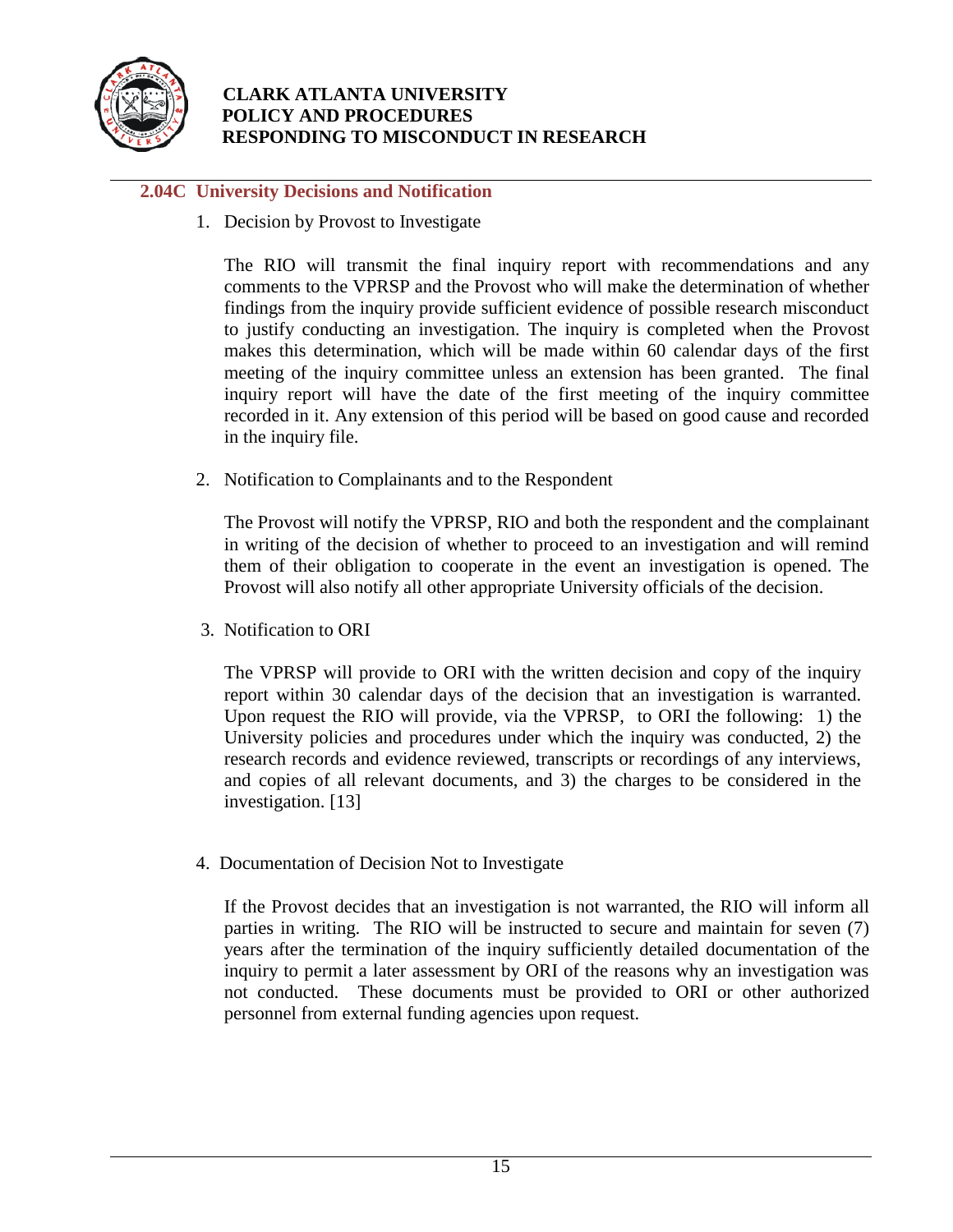

## **2.05 Conducting the Investigation**

#### **2.05A Purpose of the Investigation**

The investigation must begin within 30 calendar days after the determination by the Provost that an investigation is warranted. [14] The purpose of the investigation is to explore in detail the allegations, to examine the evidence in depth, and to determine specifically whether misconduct has been committed, by whom, and to what extent. The investigation will also determine whether there are additional instances of possible misconduct that would justify broadening the scope beyond the initial allegations. This is particularly important where the alleged misconduct involves clinical trials or potential harm to human subjects or the general public or if it affects research that forms the basis for public policy, clinical practice, or public health practice. The findings of the investigation will be set forth in an investigation report.

## **2.05B Notifying ORI and Respondent; Sequestration of the Research Records**

On or before the date on which the investigation begins, the RIO must: (1) notify ORI, via the VPRSP, of the decision to begin the investigation and provide a copy of the inquiry report; and (2) notify the respondent in writing of the allegations to be investigated. The RIO must also give the respondent written notice of any new allegations of research misconduct within a reasonable amount of time of deciding to pursue allegations not addressed during the inquiry or in the initial notice of the investigation. [15]

The RIO will, prior to notifying the respondent of the allegations, take all reasonable and practical steps to obtain custody of and sequester in a secure manner all research records and evidence needed to conduct the research misconduct proceeding that were not previously sequestered during the inquiry. The need for additional sequestration of records may occur for any number of reasons, including the University's decision to investigate additional allegations not considered during the inquiry stage or the identification of records during the inquiry process that had not been previously secured. The procedures to be followed for sequestration during the investigation are the same procedures that apply during the inquiry. [16]

## **2.05C Appointment of the Investigation Committee**

The investigation committee will be composed of members of the Responsible Conduct of Research Committee as well as the RIO. The RIO may select additional committee members either internal to the University or from outside the University with expertise in the research or content areas under investigation. The CO will serve in an advisory capacity to the committee. The chair of the committee will usually be the RIO, unless otherwise selected by the committee in consultation with the RIO and VPRSP within 5 business days of the notification to the respondent that an investigation is planned or as soon thereafter as practical. The members of the investigation committee should not have real or apparent conflicts of interest in the case, are unbiased, and have the necessary expertise to evaluate the evidence and issues related to the allegations, interview the principals and key witnesses, and conduct the investigations. [10]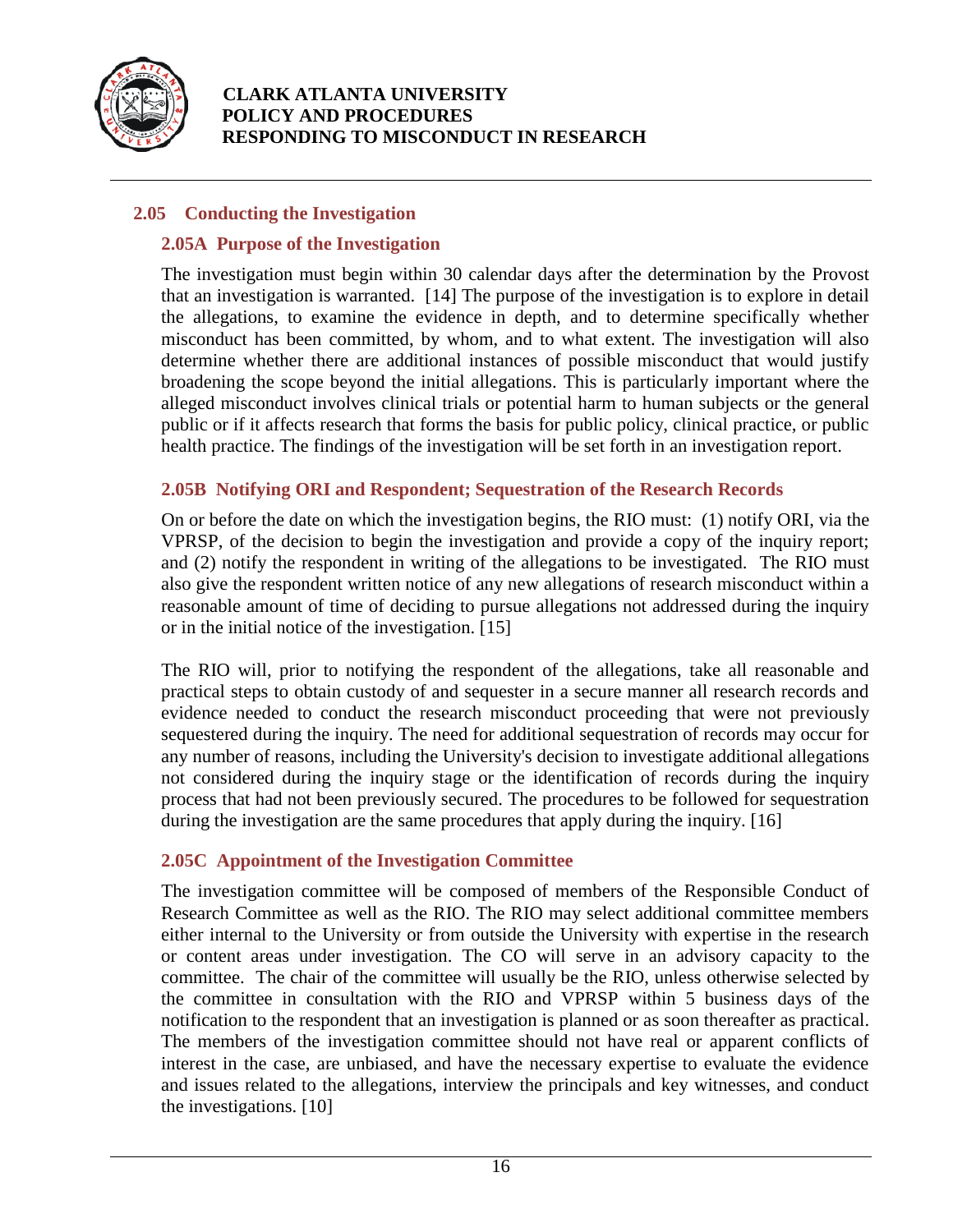

The RIO will notify the respondent of the proposed committee membership within 5 business days of composition of the proposed committee. The respondent may object to a proposed member based upon a personal, professional, or financial conflict of interest. The respondent must submit a written objection to any appointed member of the investigation committee or expert within 10 days. The RIO, in consultation with the RO and VPRSP, will determine whether a conflict exists and replace the challenged member or expert with a qualified substitute.

## **2.05D Charge to the Investigation Committee and the First Meeting**

(1) Charge to the Committee

The RIO, with the assistance of the RO and VPRSP, will define the subject matter of the investigation in a written charge to the committee that:

- Describes the allegations and related issues identified during the inquiry;
- Identifies the respondent;
- Informs the committee that it must conduct the investigation as prescribed in paragraph 2.05E;
- Defines research misconduct;
- Informs the committee that it must evaluate the evidence and testimony to determine whether, based on a preponderance of the evidence, research misconduct occurred and, if so, the type and extent of it and who was responsible;
- Informs the committee that in order to determine that the respondent committed research misconduct it must find that a preponderance of the evidence establishes that: (1) research misconduct, as defined in this policy, occurred (respondent has the burden of proving by a preponderance of the evidence any affirmative defenses raised, including honest error or a difference of opinion); (2) the research misconduct is a significant departure from accepted practices of the relevant research community; and (3) the respondent committed the research misconduct intentionally, knowingly, or recklessly; and
- Informs the committee that it must prepare or direct the preparation of a written  $\bullet$ investigation report that meets the requirements of this policy and 42 CFR §93.313.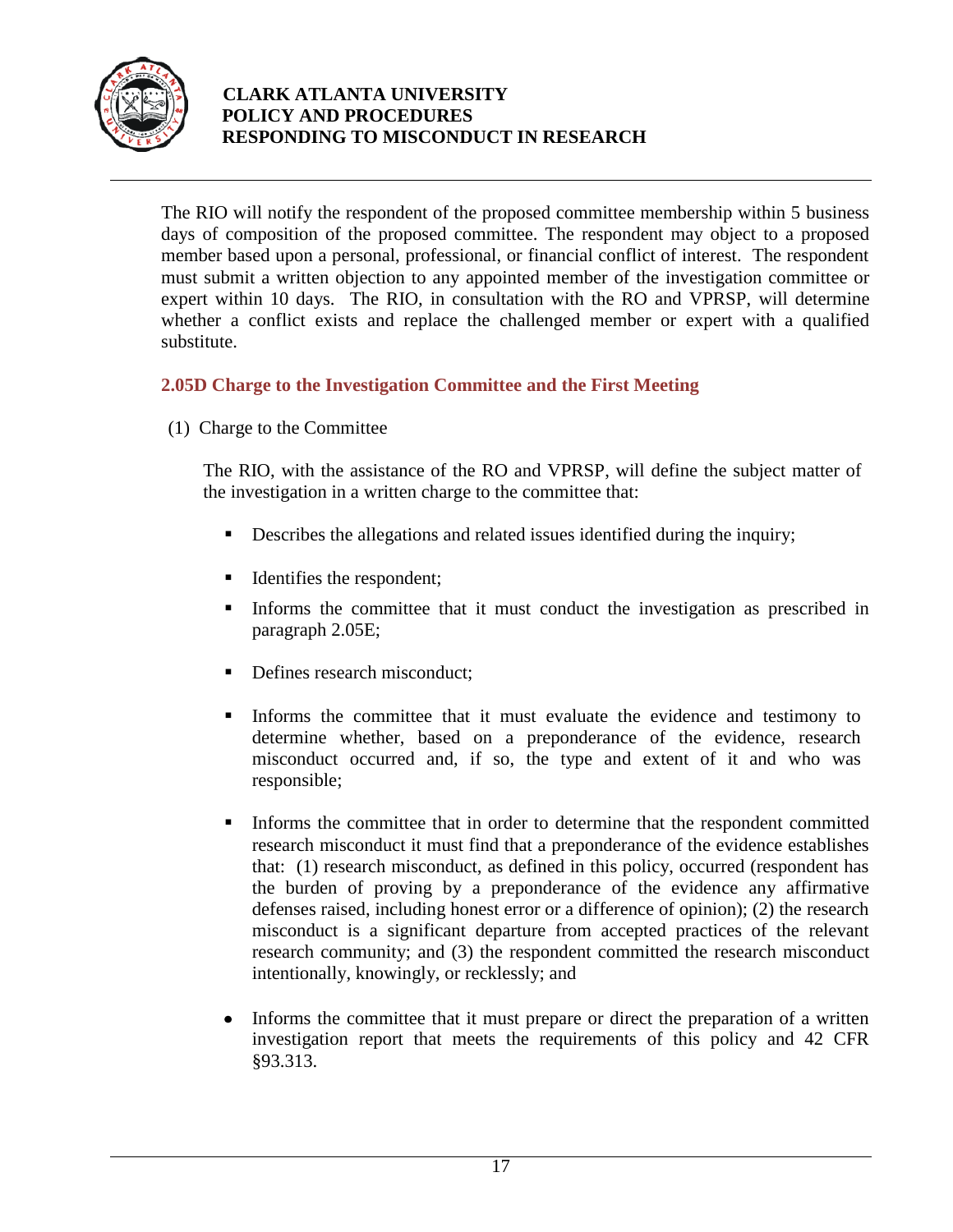

During the investigation, if additional information becomes available that substantially changes the subject matter of the investigation or would suggest additional respondents, the RIO will notify the Provost and VPRSP, who will determine whether it is necessary to notify the respondent of the new subject matter or to provide notice to additional respondents.

(2) The First Meeting

The RIO will convene the first meeting of the investigation committee to review the charge, the inquiry report, along with supporting documentation, and the prescribed procedures and standards for the conduct of the investigation, including the necessity for confidentiality and for developing a specific investigation plan. The investigation committee will be provided with a copy of this statement of policy and procedures and 42 CFR §93. The RIO will be present or available throughout the investigation to advise the committee, as needed.

## **2.05E Investigation Process**

The investigation committee and the RIO must:

- Use diligent efforts to ensure that the investigation is thorough and sufficiently documented and includes examination of all research records and evidence relevant to reaching a decision on the merits of each allegation; [17]
- $\bullet$ Take reasonable steps to ensure an impartial and unbiased investigation to the maximum extent practical; [10]
- Interview each respondent, complainant, and any other available person who has been  $\bullet$ reasonably identified as having information regarding any relevant aspects of the investigation, including witnesses identified by the respondent, and record or transcribe each interview, provide the recording or transcript to the interviewee for correction, and include the recording or transcript in the record of the investigation; [18] and
- Pursue diligently all significant issues and leads discovered that are determined  $\bullet$ relevant to the investigation, including any evidence of any additional instances of possible research misconduct, and continue the investigation to completion. [19]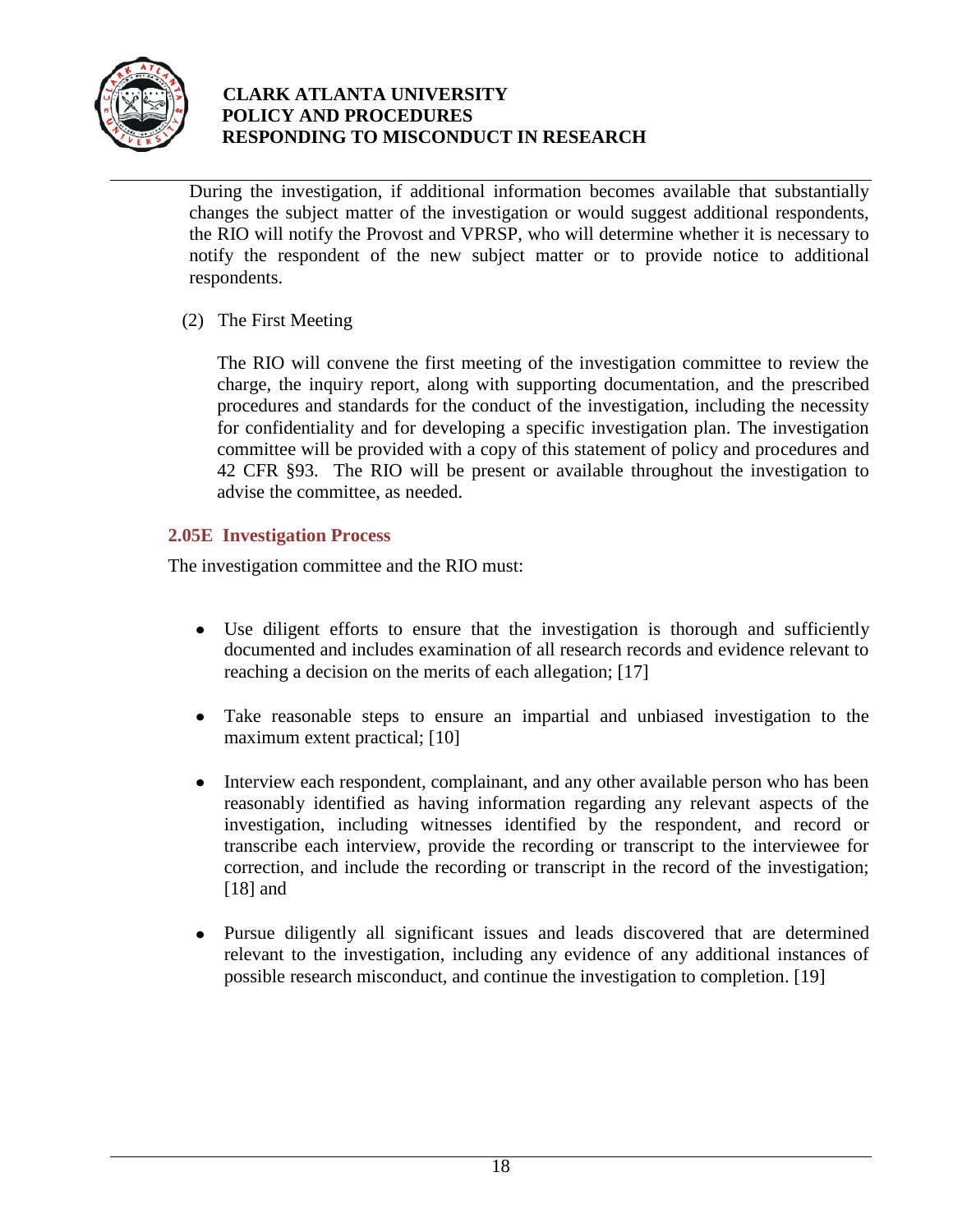

## **2.05F Time for Completion**

The investigation is to be completed within 120 days of initiating it, including conducting the investigation, preparing the report of findings, providing the draft report for comment and sending the final report to ORI or the relevant external entities. However, if the RIO determines that the investigation will not be completed within this 120-day period, he/she will submit to ORI or the relevant external entities, via the VPRSP, a written request for an extension at least five days before the scheduled completion of the report, setting forth the reasons for the delay. The RIO will ensure that periodic progress reports are filed with ORI, if ORI grants the request for an extension and directs the filing of such reports. [20]

#### **2.06 The Investigation Report**

#### **2.06A Elements of the Investigation Report**

The investigation committee and the RIO are responsible for preparing a written draft report of the investigation that:

- Describes the nature of the allegation of research misconduct, including identification of the respondent;
- Describes and documents the federal support or other entitites, including, for example, the numbers of any grants that are involved, grant applications, contracts, and publications listing the external support;
- Describes the specific allegations of research misconduct considered in the investigation;
- Includes the University policies and procedures under which the investigation was conducted, unless those policies and procedures were provided to ORI or the cognizant agency previously;
- $\bullet$ Identifies and summarizes the research records and evidence reviewed and identifies any evidence taken into custody but not reviewed; and
- Includes a statement of findings for each allegation of research misconduct identified  $\bullet$ during the investigation. [21] Each statement of findings must: (1) report whether allegation is substantiated or not, and the possible impact of the violation on the University; (2) identify whether the research misconduct was falsification, fabrication, plagiarism, or combination thereof, and whether it was committed intentionally, knowingly, or recklessly; (3) summarize the facts and the analysis that support the conclusion and consider the merits of any reasonable explanation by the respondent, including any effort by respondent to establish (by a preponderance of the evidence) that he or she did not engage in research misconduct because of honest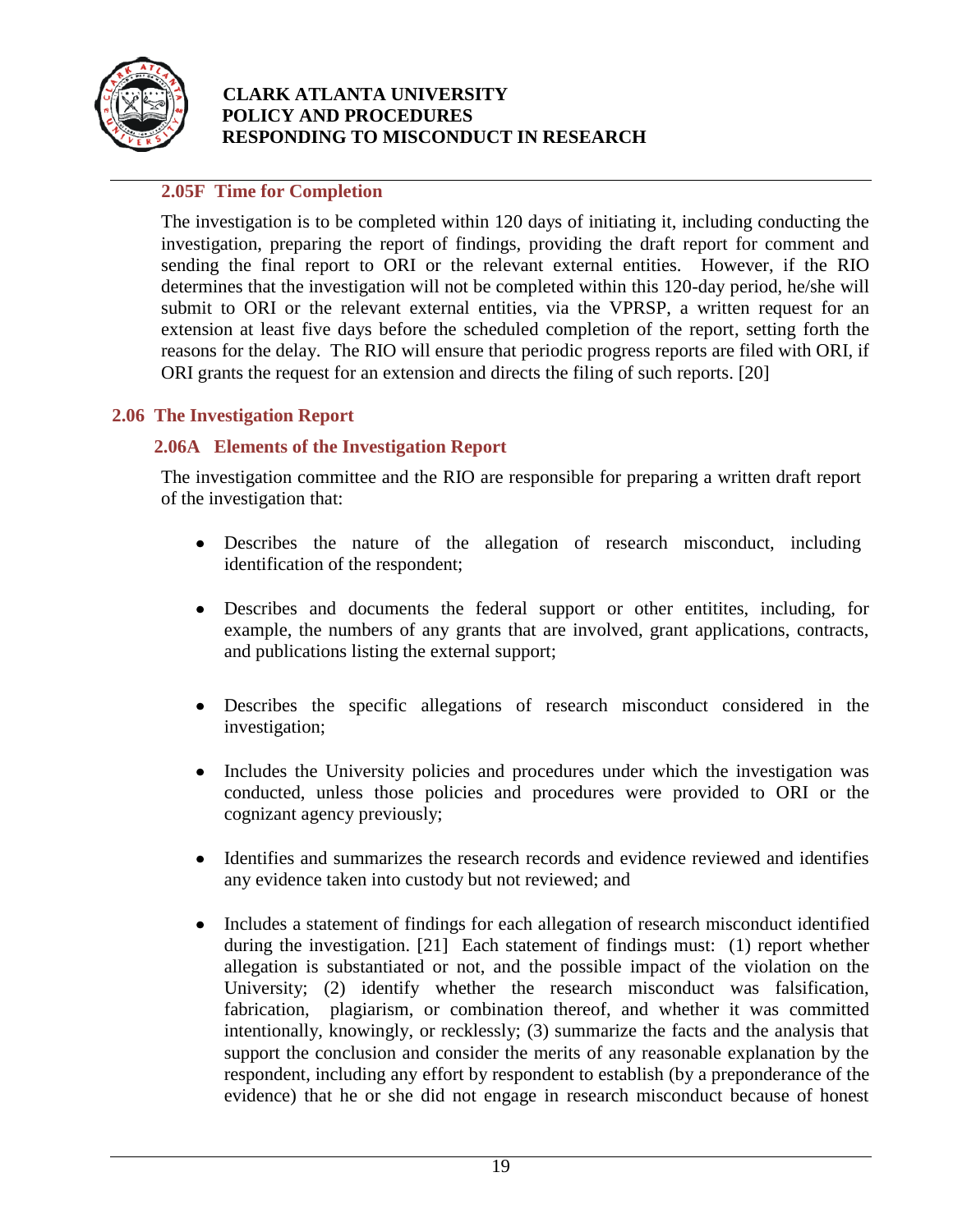

error or a difference of opinion; (4) identify the specifc external support; (5) identify whether any publications need correction or retraction; (6) identify the person(s) responsible for the misconduct; and (7) list any current support or known applications or proposals for support that the respondent has pending with all federal agencies or other entities. [21]

 $\bullet$ The final report must include any comments made by the respondent or complainant on the draft report. [22]

## **2.06B Comments on the Draft Report and Access to Evidence**

1. Respondent

The RIO must provide the respondent with a copy of the draft investigation report for comment and concurrently, a copy of, or supervised access to the evidence on which the report is based. The respondent will be allowed 30 calendar days from the date he/she received the draft report to submit comments to the RIO. The respondent's comments must be included and considered in the final report. [23]

2. Complainant

The University may provide, via the RIO, the complainant with a copy of the draft investigation report for comment and concurrently, a copy of, or supervised access to the evidence on which the report is based. The complainant will be allowed 30 calendar days from the date he/she received the draft report, if provided, to submit comments to the RIO. The complainant's comments must be included and considered in the final report. [23]

3. Confidentiality

In distributing the draft report, or portions thereof, to the respondent and complainant, the RIO will inform the recipient of the confidentiality under which the draft report is made available and may establish reasonable conditions to ensure such confidentiality. Prior to release of the draft report by the RIO, the respondent and complainant will be required to sign a confidentiality statement prepared by University counsel.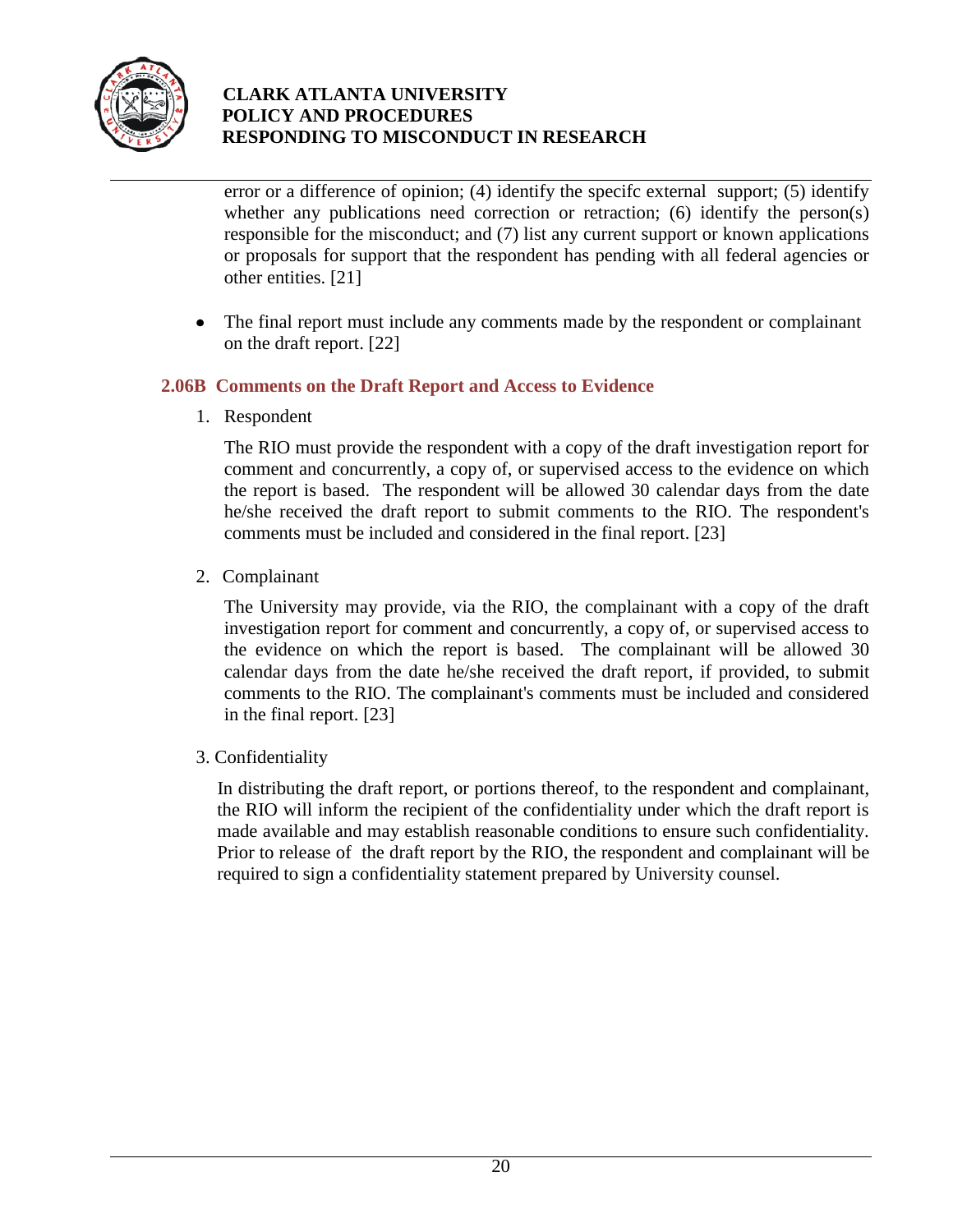

## **2.06C Decision by the Deciding Official (Provost)**

The RIO will assist the investigation committee in finalizing the draft investigation report, including ensuring that the respondent's comments are included and considered. Comments by the complainant will be reviewed for consideration of inclusion. The RIO will transmit the final investigation report, including recommendations, to the VPRSP and Deciding Official.

The DO will make the final determination in writing: (1) whether the University accepts the investigation report, its findings, and the recommended University actions; and (2) the appropriate University actions in response to the accepted findings and conclusions of research misconduct. If this determination varies from the findings of the investigation committee, the DO will, as part of the written determination, explain in detail the basis for rendering a decision different from the findings and conclusions of the investigation committee. Alternatively, the DO may return the report to the investigation committee with a request for further fact-finding or analysis.

When a final decision on the case has been reached, the DO will notify both the respondent and the complainant in writing. In addition, after the VPRSP informs ORI or the appropriate cognizant agency, the Deciding Official, in consultation with the University's counsel and VPRSP, will determine whether law enforcement agencies, professional societies, professional licensing boards, editors of journals in which falsified reports may have been published, collaborators of the respondent in the work, or other relevant parties should be notified of the outcome of the case. The VPRSP is responsible for ensuring compliance with all notification requirements to funding or sponsoring entitites. University counsel or other appropriate University officals will advise the DO on appropriate actions.

The DO's written report together with the investigation committee's report constitutes the final investigation report.

#### **2.06D Transmittal of the Final Investigation Report to the Pertinent Federal Department or Agen**cy

Unless an extension has been granted, the VPRSP must, within the 120-day period for completing the investigation and or any appeal, submit the following to ORI or the appropriate entities: (1) a copy of the final report with all attachments; (2) a statement of whether the University accepts the findings of the investigation report; (3) a statement of whether the University found misconduct and, if so, who committed the misconduct; and (4) a description of any pending or completed administrative actions against the respondent. [24]

#### **2.06E Maintaining Records for Review by ORI or Other Entities**

The RIO must maintain and provide to ORI or other entitites upon request "records of research misconduct proceedings" as defined by 42 CFR §93.317. Unless custody has been transferred to HHS, or ORI or the appropriate cognizant oversight entity has advised in writing that the records no longer need to be retained, the records of research misconduct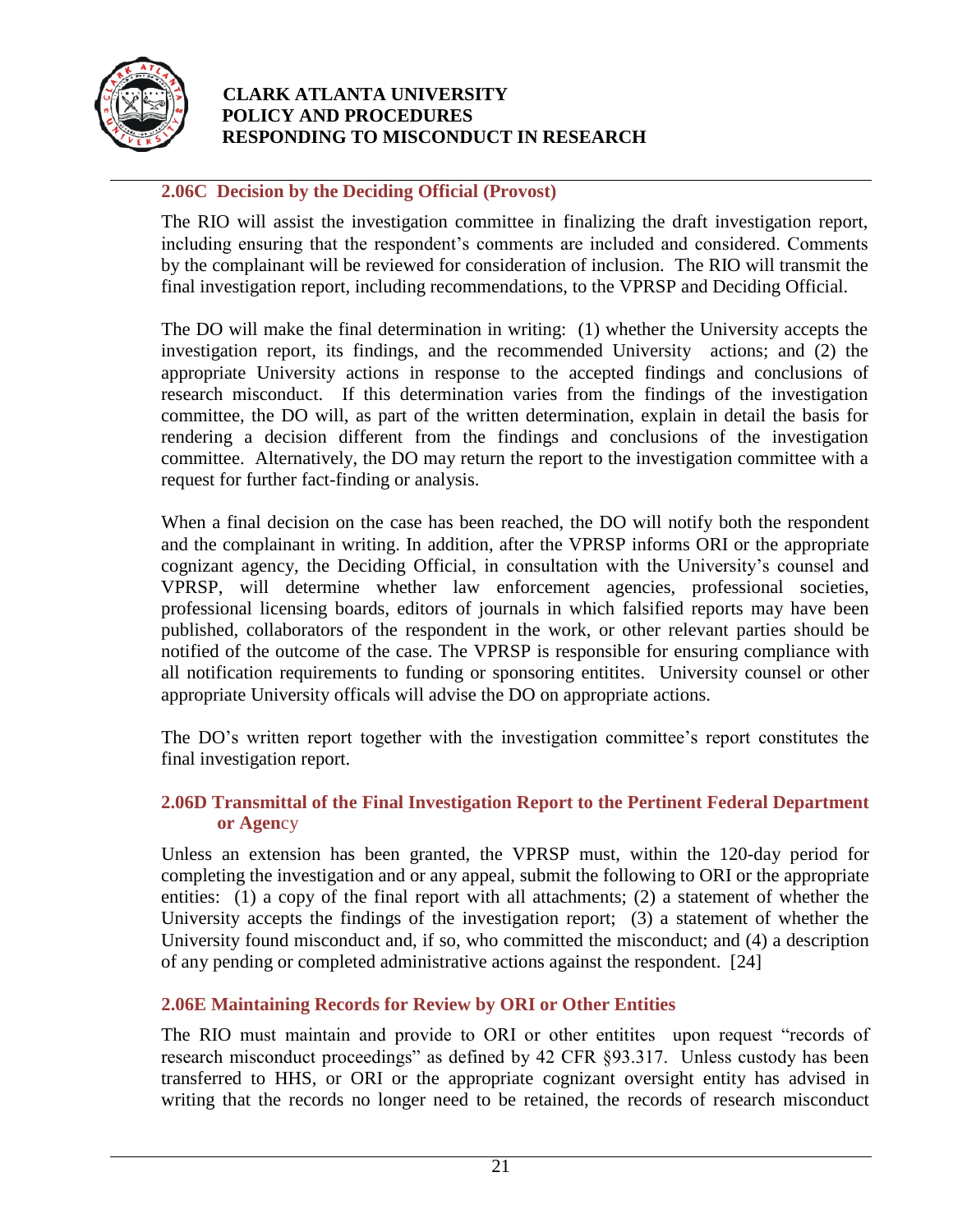

proceedings must be maintained in a secure manner for 7 years after completion of the proceeding or the completion of any PHS proceeding or proceeding of a cognizant entity involving the research misconduct allegation. [25] The RIO is also responsible for providing, via the VPRSP, any information, documentation, research records, evidence or clarification requested by ORI or appropriate entities to carry out its review of an allegation of research misconduct or of the University's handling of such an allegation. [26]

## **2.07 Completion of Cases; Reporting Premature Closures to ORI**

Generally, all inquiries and investigations will be carried through to completion and all significant issues have been pursued diligently. The VPRSP must notify ORI in advance if there are plans to close a case at the inquiry or investigation stage, on the basis that respondent has admitted guilt, a settlement with the respondent has been reached, or for any other reason, except: (1) closing of a case at the inquiry stage on the basis that an investigation is not warranted; or (2) a finding of no misconduct at the investigation stage, which must be reported to ORI or other entities, as prescribed in this policy and 42 CFR §93.315. [24]

#### **2.08 University Administrative Actions**

The DO, after consultation with the Office of Human Resources. the RO, CO and the VPRSP, will take appropriate administrative actions against individuals when an allegation of misconduct has been substantiated by the findings and supporting evidence. The administrative actions may include but are not limited to:

- Withdrawal or correction of all pending or published abstracts and papers emanating from the research where research misconduct was found;
- Removal of the responsible person from the particular project or other projects, letter of reprimand, special monitoring of future work, demotion, probation, suspension, salary reduction, or initiation of steps leading to possible rank reduction or termination of employment;
- Restitution of funds to the sponsor as appropriate; assurance requirement to ensure compliance with applicable regulations, or terms of award, written warning, or
- Applying a combination of actions listed above, commensurate to offense(s) committed.

With respect to administrative actions or discipline imposed upon employees, the University shall comply with all relevant personnel policies and laws. With respect to administrative actions or discipline imposed upon students, the University shall comply with all relevant student policies and codes.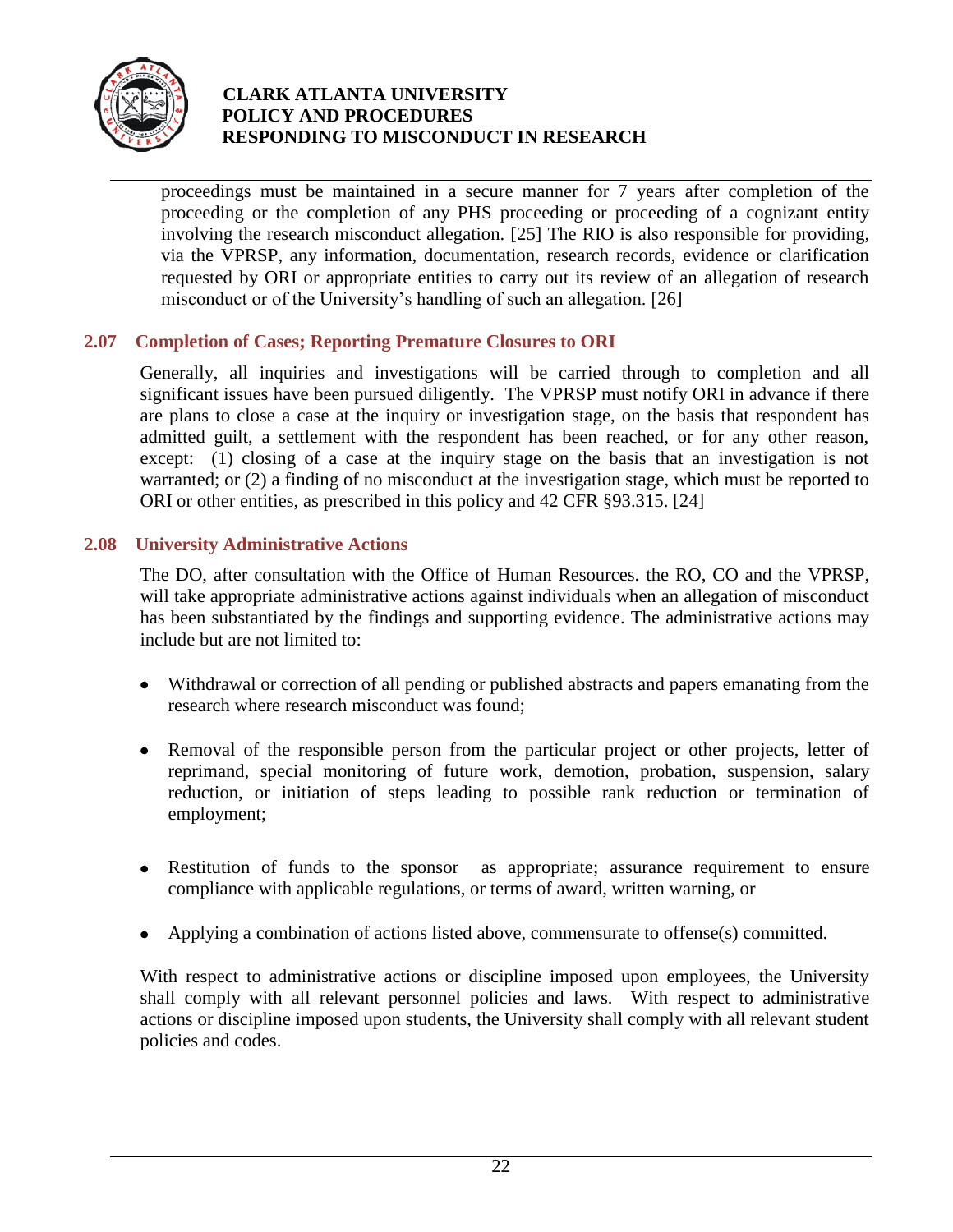

#### **2.09 Other Considerations**

#### **2.09A Termination of University Employment or Resignation Prior to Completing Inquiry or Investigation**

The termination of the respondent's University employment, by resignation or otherwise, before or after an allegation of possible research misconduct has been reported, will not preclude or terminate the misconduct inquiry or investigative proceedings or otherwise limit any of the University's responsibilities under 42 CRF Part 93.

If the respondent, without admitting to the misconduct, elects to resign his or her position after the University receives an allegation of research misconduct, the assessment of the allegation will proceed, as well as the inquiry and investigation, as appropriate based on the outcome of the preceding steps. If the respondent refuses to participate in the process after resignation, the RIO Provost, VPRSP, and any inquiry or investigation committee will use their best efforts to reach a conclusion concerning the allegations, noting in its report the respondent's failure to cooperate and its effect on the the evidence.

## **2.09B Restoration of the Respondent's Reputation**

If the University finds no misconduct and ORI or the cognizant federal office concurs, after consulting with the respondent, the Provost must undertake all reasonable and practical efforts to restore the respondent's reputation. [7] Depending on the particular circumstances and the views of the respondent, the Provost in consultation with theVPRSP will consider notifying those individuals aware of or involved in the investigation of the final outcome, publicizing the final outcome in forums in which the allegation of research misconduct was previously publicized, and expunging all reference to the research misconduct allegation from the respondent's personnel file. Any University actions to restore the respondent's reputation should first be approved by the Provost.

#### **2.09C Protection of the Complainant, Witnesses and Committee Members**

During the research misconduct proceeding and upon its completion, regardless of whether the University or ORI or the appropriate entities determine that research misconduct occurred, the RIO, RO, Provost, and VPRSP will undertake all reasonable and practical efforts to protect the position and reputation of, or to counter potential or actual retaliation against, any complainant who made allegations of research misconduct in good faith and any witnesses and committee members who cooperated in good faith with inquiries and investigations of such allegations. [27] The Provost will determine, after consulting with the RIO, RO,and the VPRSP, the complainant, witnesses, or committee members, respectively, what steps, if any are needed to restore their respective positions or reputations or to counter potential or actual retaliation against them. The Provost is responsible for implementing these steps.